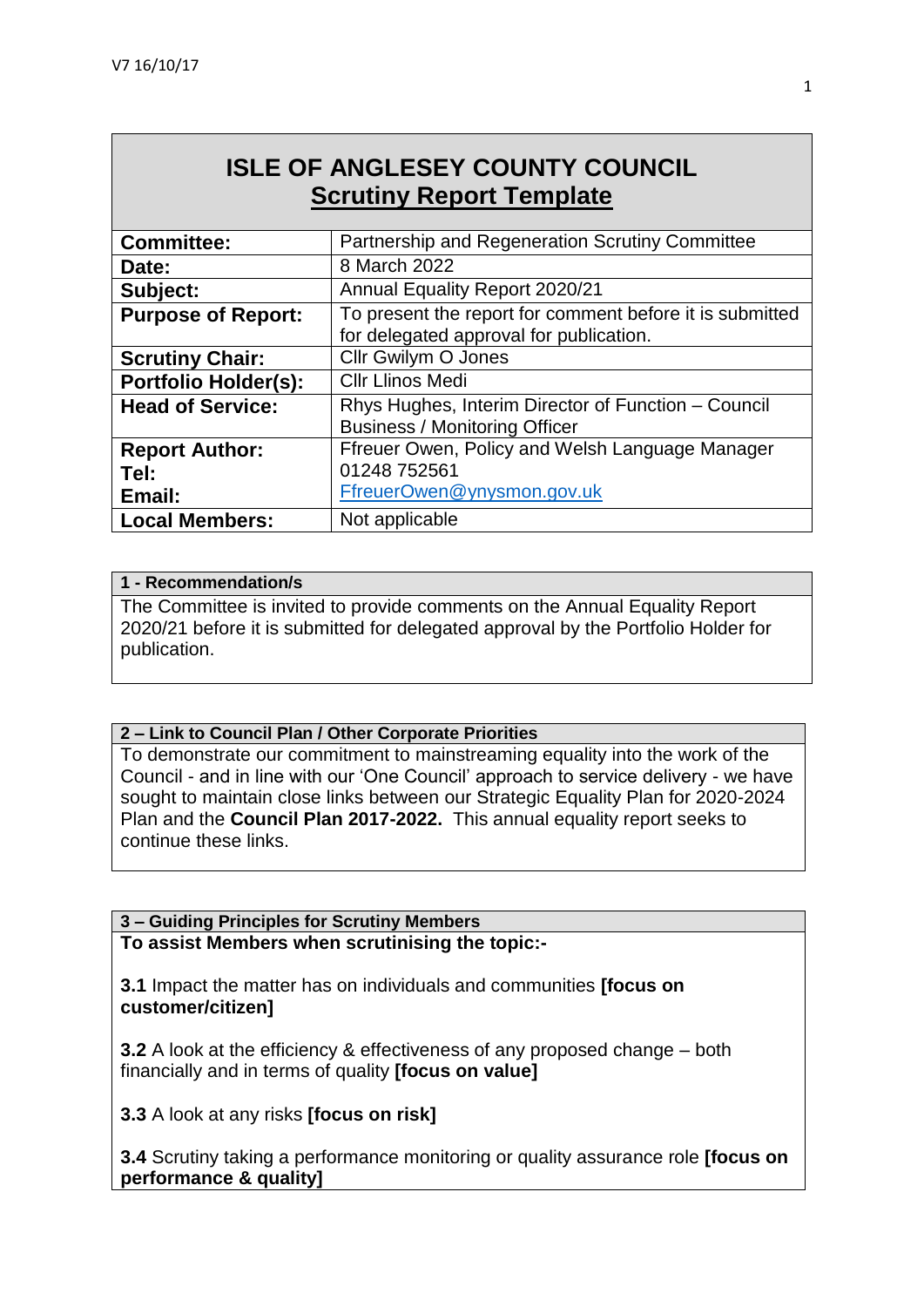**3.5** Looking at plans and proposals from a perspective of:

- Long term
- Prevention
- Integration
- Collaboration
- Involvement

#### **[focus on wellbeing]**

#### **4 - Key Scrutiny Questions**

1 – What steps have been put in place to ensure that children / vulnerable people do not experience inequality as a result of the Covid-19 pandemic?

2 – How is it intended to ensure that the socio-economic duty becomes an integral part of the Council's work?

3 – To what extent has the Council successfully achieved the equality objectives?

4 – What performance indicators or data are used to measure and monitor equality across the island?

#### **5 – Background / Context**

The Public Sector Equality Duty (PSED) requires that all public authorities covered under the Equality Act 2010 Statutory Duties (Wales) Regulations 2011 must publish an annual equality report by 31 March in the year following each reporting period. The main role of the Annual Equality Report is to support the authority in meeting its general equality duty to:

- Eliminate unlawful discrimination, harassment and victimisation and other conduct that is prohibited by the Equality Act 2010
- Advance equality of opportunity between people who share a relevant protected characteristic and those who do not
- Foster good relations between people who share a protected characteristic and those who do not

The report must include employment data and progress reports against achieving the equality objectives identified in the Council's Strategic Equality Plan. The draft Strategic Plan for 2020-2024 was submitted to this Committee for observations on 4 February 2020 and was approved by the full Council on 10 March 2020.

In accordance with the requirements, the employment data in this year's annual report is based on the period between 1 April 2020 and 31 March 2021. The remainder of the report outlines progress up to December 2021, so as to provide a more up-to-date picture of the situation.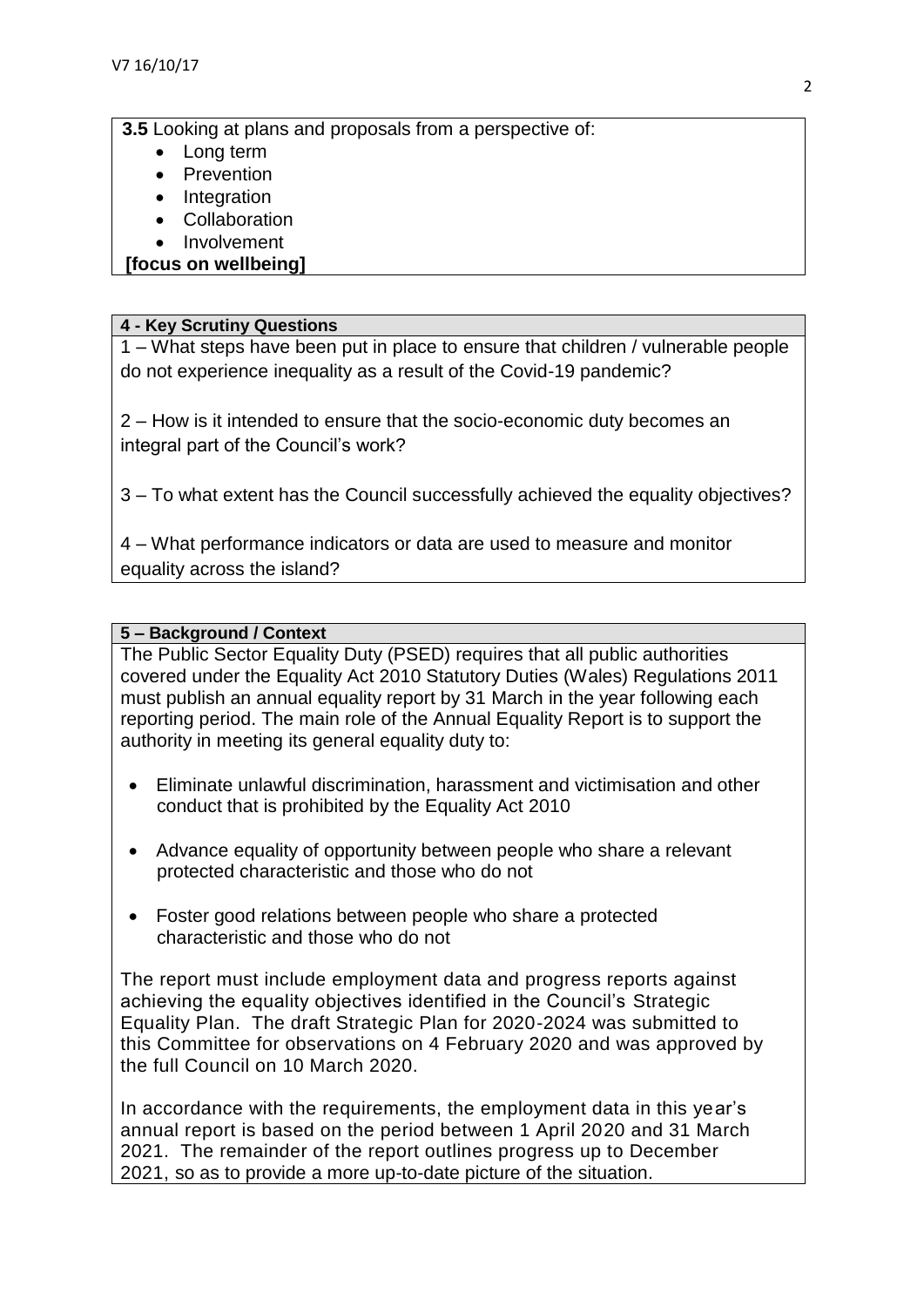**6 – Equality Impact Assessment [including impacts on the Welsh Language] 6.1 Potential impacts on protected groups under the Equality Act 2010**

The purpose of this annual report is to look back at how the Council has met with its equality duties. This includes an outline of progress against work related to our priority to establish an effective corporate process to ensure the ongoing assessment of impact across services (Objective 8, Priority 8.2).

#### **6.2 Potential impacts on those experiencing socio-economic disadvantage in their lives (strategic decisions)**

See above.

**6.3 Potential impacts on opportunities for people to use the Welsh language and treating the Welsh language no less favourably than the English language** See above

#### **7 – Financial Implications**

Not relevant.

#### **8 – Appendices:**

Draft Annual Equality Report 2020/21

#### **9 - Background papers (please contact the author of the Report for any further information):**

Strategic Equality Plan 2020-2024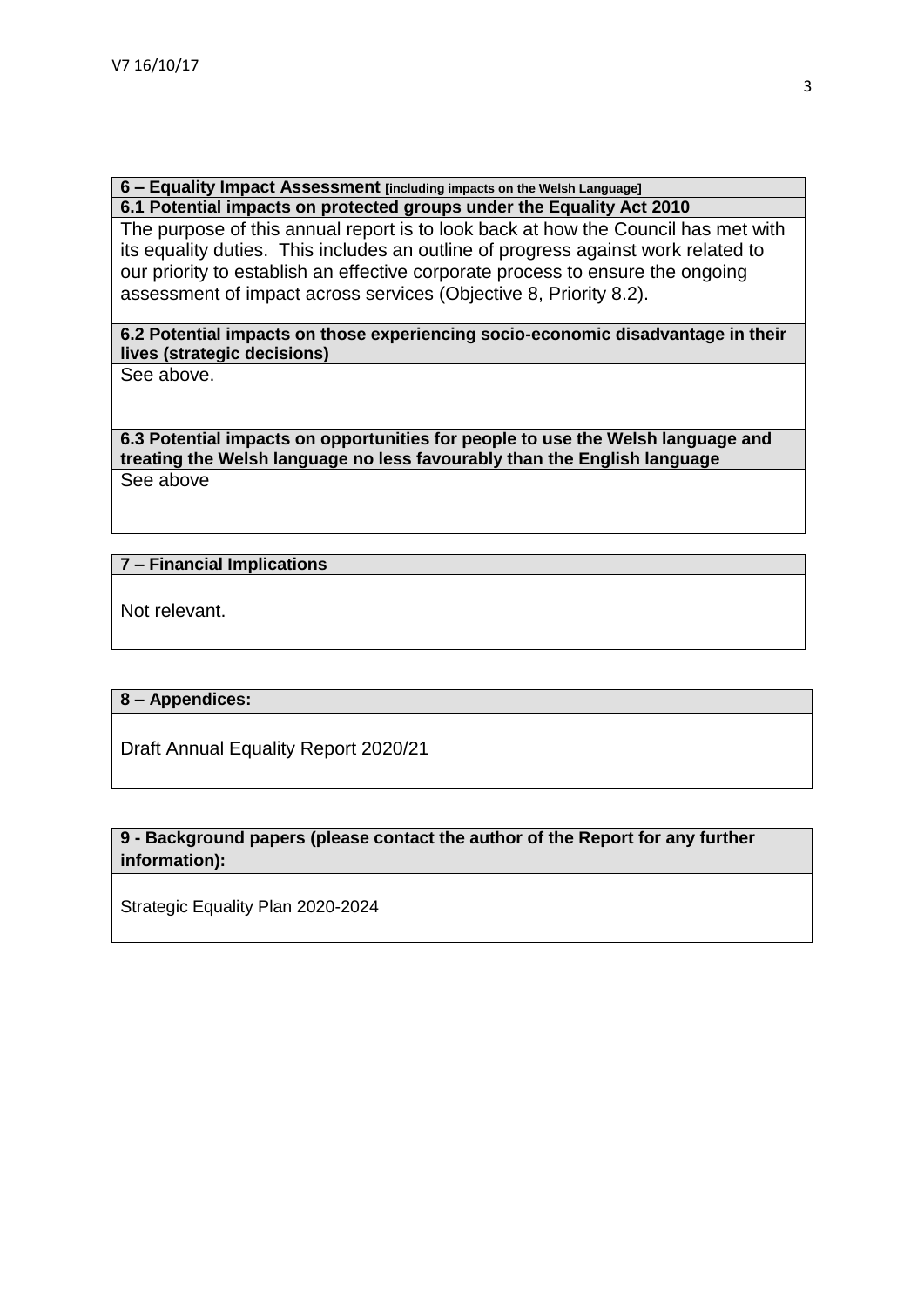

# **Isle of Anglesey County Council**

# **DRAFT Annual Equality Report 2020/21**

**March 2022**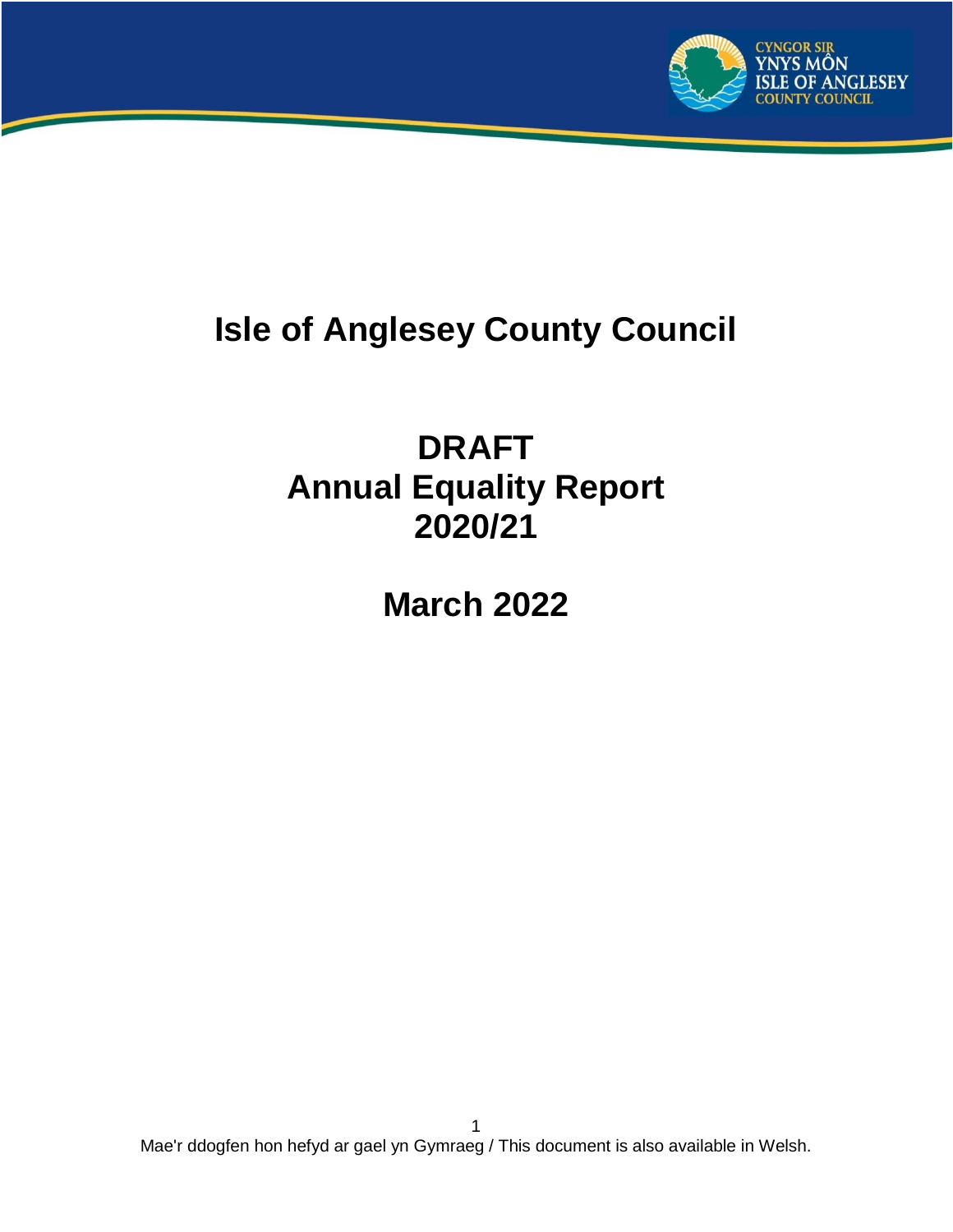## **How to contact us**

We welcome any comments, suggestions or feedback about this Annual Equality Report. Please contact us:

E-mail: [equality@ynysmon.gov.uk](mailto:equality@ynysmon.gov.uk) Telephone: 01248 752520 / 752561

Democratic Services (Equality) Council Business Isle of Anglesey County Council Council Offices Llangefni Anglesey LL77 7TW

We are also happy to provide this document in alternative formats on request. Please use the above details to contact us.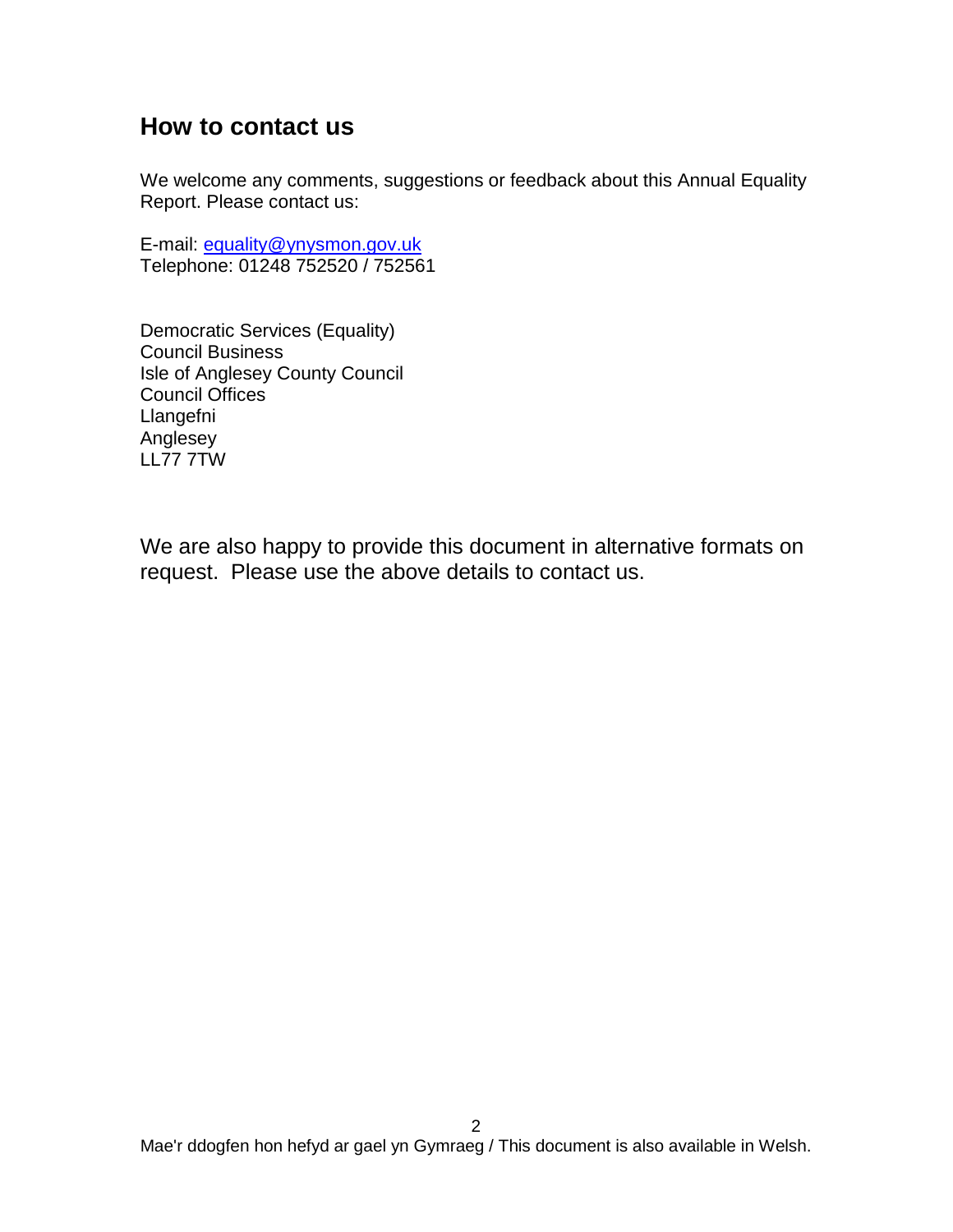# **Index**

|                                                                                                                         | Page                      |
|-------------------------------------------------------------------------------------------------------------------------|---------------------------|
| How to contact us                                                                                                       | 2                         |
| <b>Introduction and Background</b>                                                                                      | 4                         |
| Equality Act 2010<br><b>Strategic Equality Plan (SEP)</b><br><b>Annual Equality Report</b><br><b>Council priorities</b> | 4<br>5<br>$\sqrt{5}$<br>5 |
| Identifying, collecting and using relevant information                                                                  | 6                         |
| <b>Our Communities</b><br><b>Our Staff</b>                                                                              | 6<br>$\overline{7}$       |
| <b>Assessing Impact</b>                                                                                                 | 15                        |
| <b>Promoting Equality</b>                                                                                               | 16                        |
| Collaboration                                                                                                           | 16                        |
| <b>Our Equality Objectives</b>                                                                                          | 17                        |
| Appendix 1 - SEP 2020-2024 Priorities:<br>Progress as at December 2021                                                  | 18                        |
| Appendix 2 – Gender Pay Gap 2021                                                                                        | 40                        |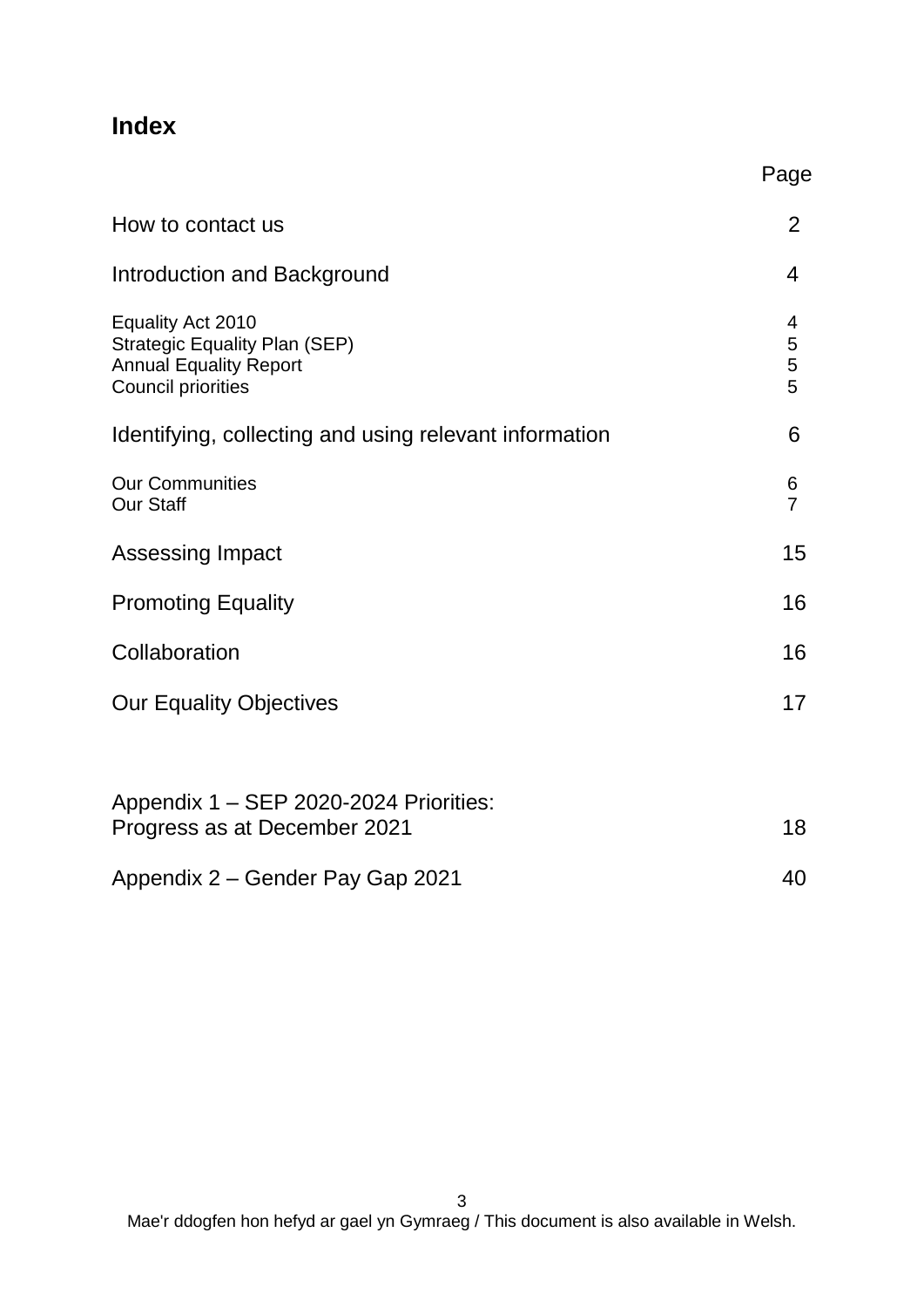# **Introduction and Background**

# **The Equality Act 2010**

The Equality Act 2010 is about ensuring fairness and protects the following characteristics (also known as 'protected groups'):

- $\bullet$  Age
- Disability
- Sex
- Gender reassignment
- Pregnancy and maternity
- Race
- Religion or belief, including lack of belief
- Sexual orientation
- Marriage and civil partnership

The promotion and use of the Welsh language is not included within the Equality Act 2010 as this aspect is covered by the requirements set out in the **Welsh Language (Wales) Measure 2011.** However, it is important to include the Welsh language alongside the above protected characteristics to encourage a holistic approach to the needs of all communities in planning and delivering services.

## **The General Equality Duty**

The Act places a General Duty on public bodies in carrying out their functions to have due regard to:

- Eliminate unlawful discrimination, harassment and victimisation and other conduct prohibited by the Act.
- Advance equality of opportunity between people who share a protected characteristic and those who do not
- Foster good relations between people who share a protected characteristics and those who do not.

#### **Specific Duties**

The Welsh Government introduced specific duties to help public bodies in Wales to meet the general duty. These specific duties include a requirement to develop and publish **equality objectives** and **Strategic Equality Plans** at least once every four years. **Annual equality reports** (ie this report) must also be produced by 31 March each year, the purpose of which is to demonstrate how we have met our general and specific equality duties.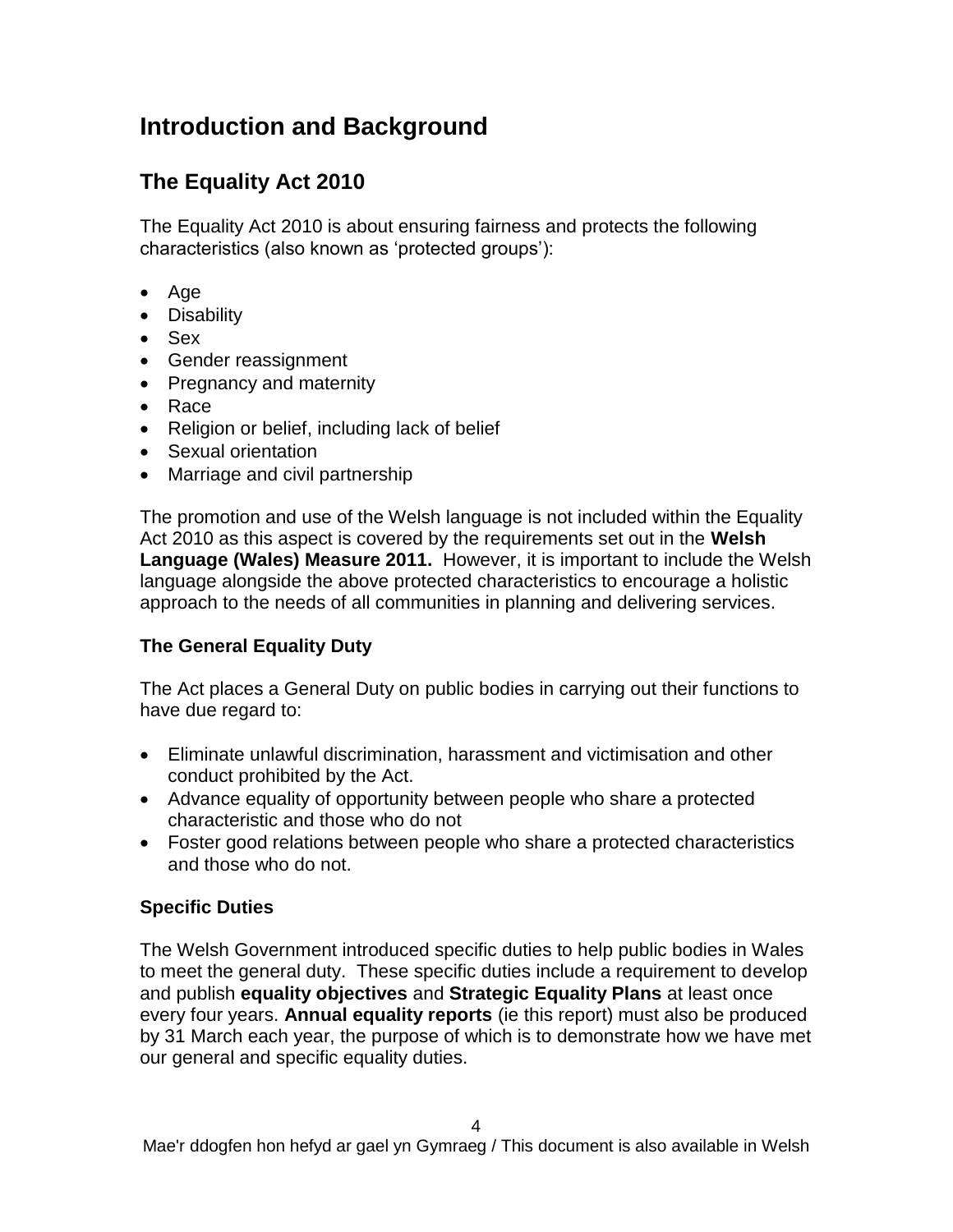#### **The Socio-Economic Duty**

The Socio-Economic Duty (Section 1 of the Equality Act 2010) came into force in Wales on 31 March 2021. The overall aim of the Duty is to deliver better outcomes for those who experience socio-economic disadvantage. The Duty will support this through ensuring that those taking strategic decisions:

- take account of evidence and potential impact through consultation and engagement
- understand the views and needs of those impacted by the decision, particularly those who suffer socio-economic disadvantage
- welcome challenge and scrutiny
- drive a change in the way that decisions are made and the way that decision makers operate

We set out how we prepared for the introduction of this new Duty in Appendix 1 (Objective 7).

## **Strategic Equality Plan**

The Council published its third Strategic Equality Plan (2020–2024) in March 2020. The Plan and other documents can be found on our website.

## **Annual Equality Report**

This is our Annual Equality Report, the main purpose of which is to demonstrate how we are complying with our equality duties.

The employment data within this report covers the period from 1 April 2020 to 31 March 2021. The remainder of the report includes an outline of developments up to December 2021 so as to provide a more up-to-date picture.

## **Council Priorities**

#### **Council Plan 2017-2022**

The Council's aim, as stated in our Council Plan, is that we will be working towards an Anglesey that is healthy and prosperous where families can thrive. To fulfil this aim, the Council's objectives for 2017-2022 are to:

- (1) Ensure that the people of Anglesey can thrive and realise their long-term potential.
- (2) Support vulnerable adults and families to keep them safe, healthy and as independent as possible.

Mae'r ddogfen hon hefyd ar gael yn Gymraeg / This document is also available in Welsh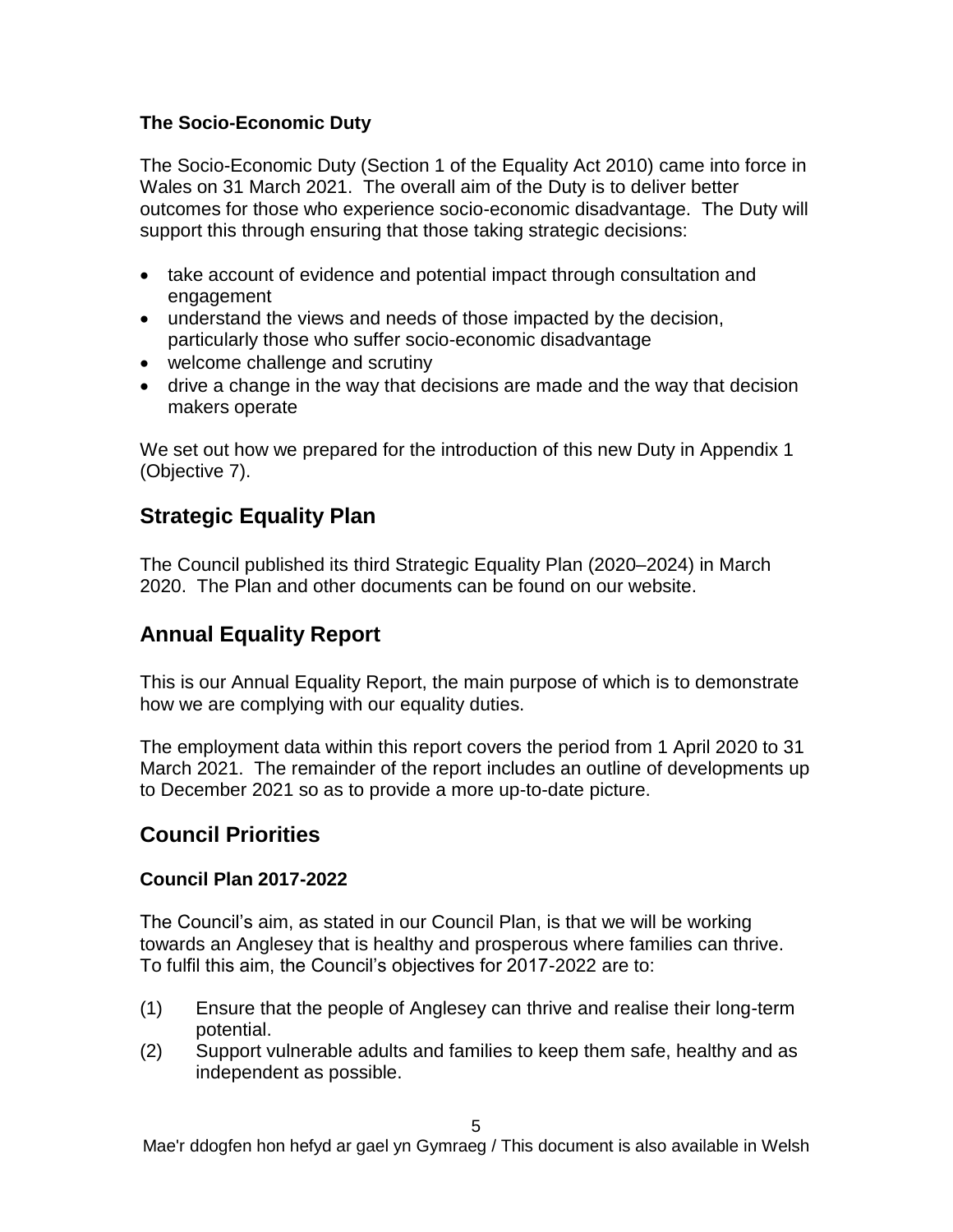(3) Work in partnership with our communities to ensure that they can cope effectively with change and developments whilst protecting our natural environment.

We have sought to maintain close links between our current Strategic Equality Plan and the Council Plan 2017-2022, which informs the decision making process at all levels in the Council.

The Council also publishes:

- **An Annual Delivery Document** which focuses on the work we are doing to realise the targets set in the Council Plan.
- **An Annual Performance Report** which looks at performance over the previous financial year against the improvements and priorities set out in the Annual Delivery Document for the same year.

#### **Transitional Plan**

A Transitional Plan was approved by the Council on 7 December 2021. The Plan outlines key priorities and aspirations, covering the period between the current Council administration and the new administration following the local elections in May 2022.

Maintaining and modernising critical community services such as care and education across the island is one of the Plan's three post pandemic strategic objectives.

# **Identifying, collecting and using relevant information**

## **Our Communities**

We believe that we are continuing to take positive steps to identify and collect relevant equality information. This information is included within a wide range of corporate and service strategies, plans and committee reports that are published on our website. Paper copies or other alternative formats are also available on request – please use the contact details on page 2 to get in touch with us.

We are committed to continuously developing and improving the information we hold about protected groups on Anglesey and will continue to work with our partners and involve people to achieve this.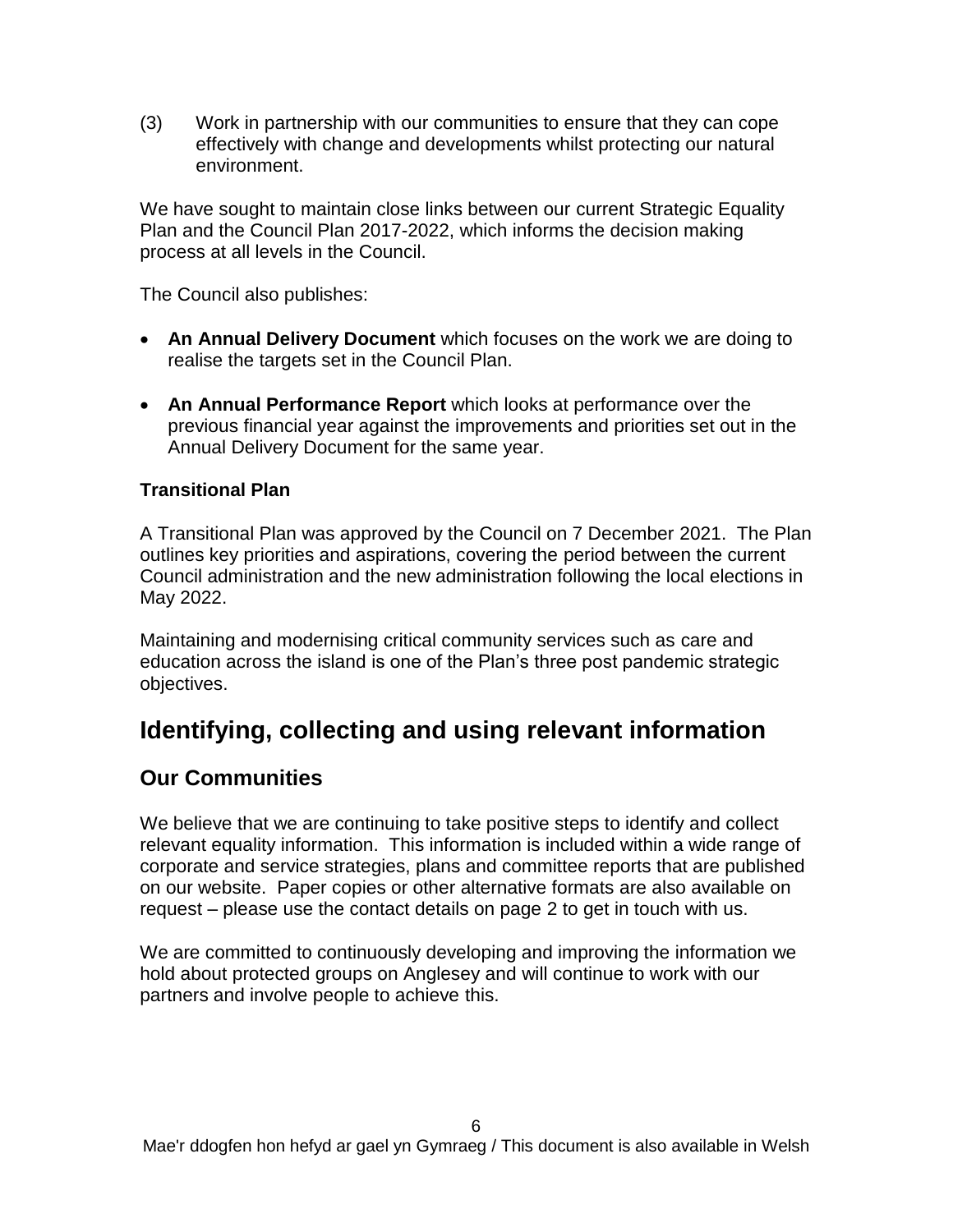## **Our Staff**

#### **Employment Information**

The Isle of Anglesey County Council sees data as a vital tool in the fulfilment of its public sector duties in relation to employment to promote equality of opportunity, to help eliminate discrimination, harassment and victimisation. The Authority is constantly striving to collect accurate information on its staff and then analyse this data on the required protected groups through the electronic Human Resources system.

The data held relates to some 3,031 Council employees (including teaching staff) and consideration has been given to the protected characteristics of sex, age, ethnicity, sexual orientation and disability of current staff, where that information is known and has been shared with the Authority. There is also an analysis of those who have applied for vacant posts within the Authority below the current staff information.

The following information graphs outline the employment information currently available for the Isle of Anglesey County Council:

Note: It is not mandatory for employees or applicants to provide data regarding disability, race, religion or belief, or sexual orientation. The category 'unknown' in the following graphs indicates the number of individuals that have chosen not to provide any data regarding that particular protected characteristic.

|      | People employed by the Authority as at 31 March 2021                                                                      |       |             |              |              |              |              |              |                |        |                   |  |  |
|------|---------------------------------------------------------------------------------------------------------------------------|-------|-------------|--------------|--------------|--------------|--------------|--------------|----------------|--------|-------------------|--|--|
| Male | Female                                                                                                                    | Total | Age<br>$25$ | Age<br>26-34 | Age<br>35-44 | Age<br>45-54 | Age<br>55-64 | Age<br>$65+$ | *Dis-<br>abled | *BME** | *LGB**<br>$\star$ |  |  |
| 742  | 2289                                                                                                                      | 3031  | 243         | 562          | 678          | 750          | 612          | 186          | 80             | 8      | 28                |  |  |
|      | *Of those who have declared, this is the breakdown.<br>** BME - Black, Minority Ethnic<br>***LGB - Lesbian, Gay, Bisexual |       |             |              |              |              |              |              |                |        |                   |  |  |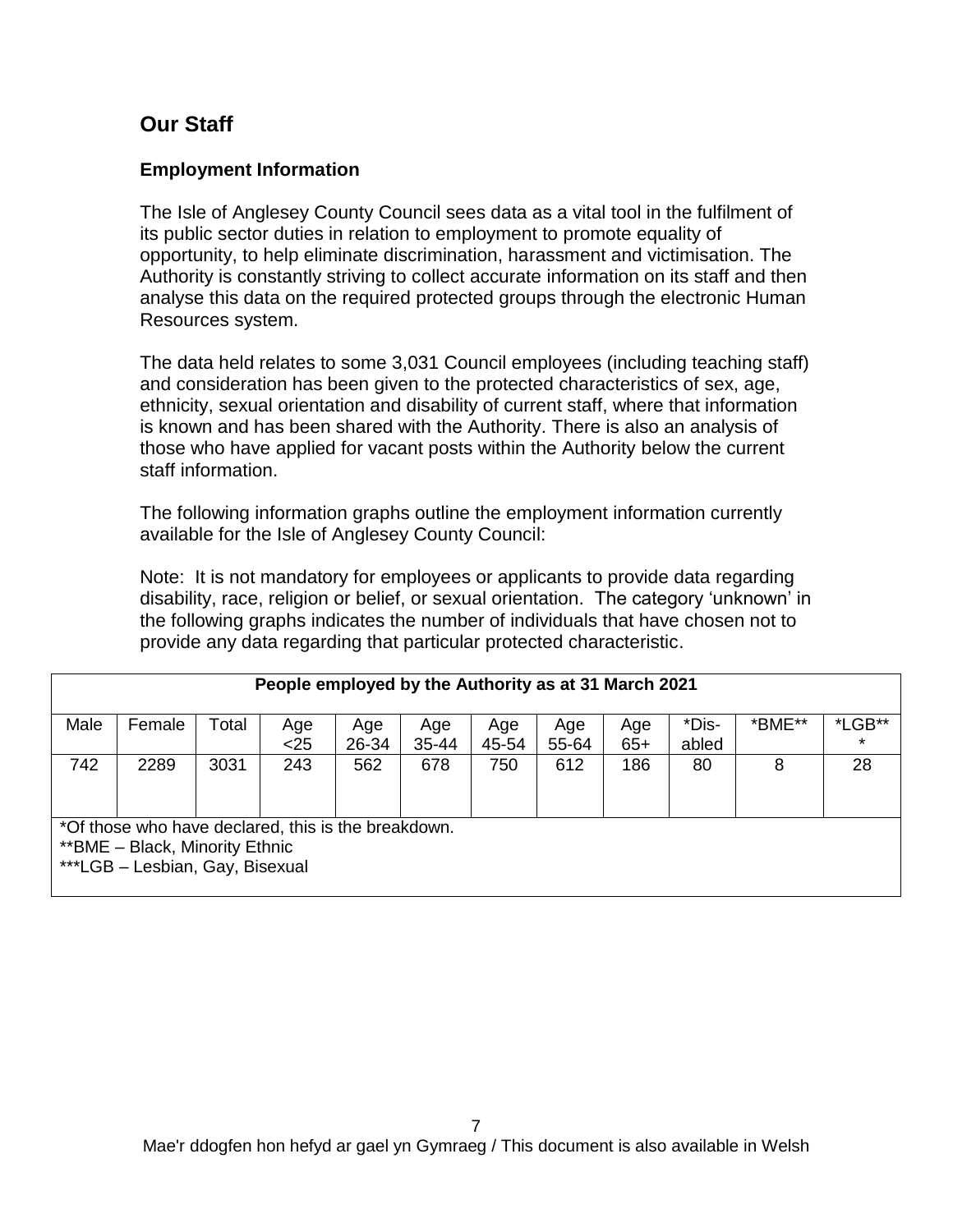

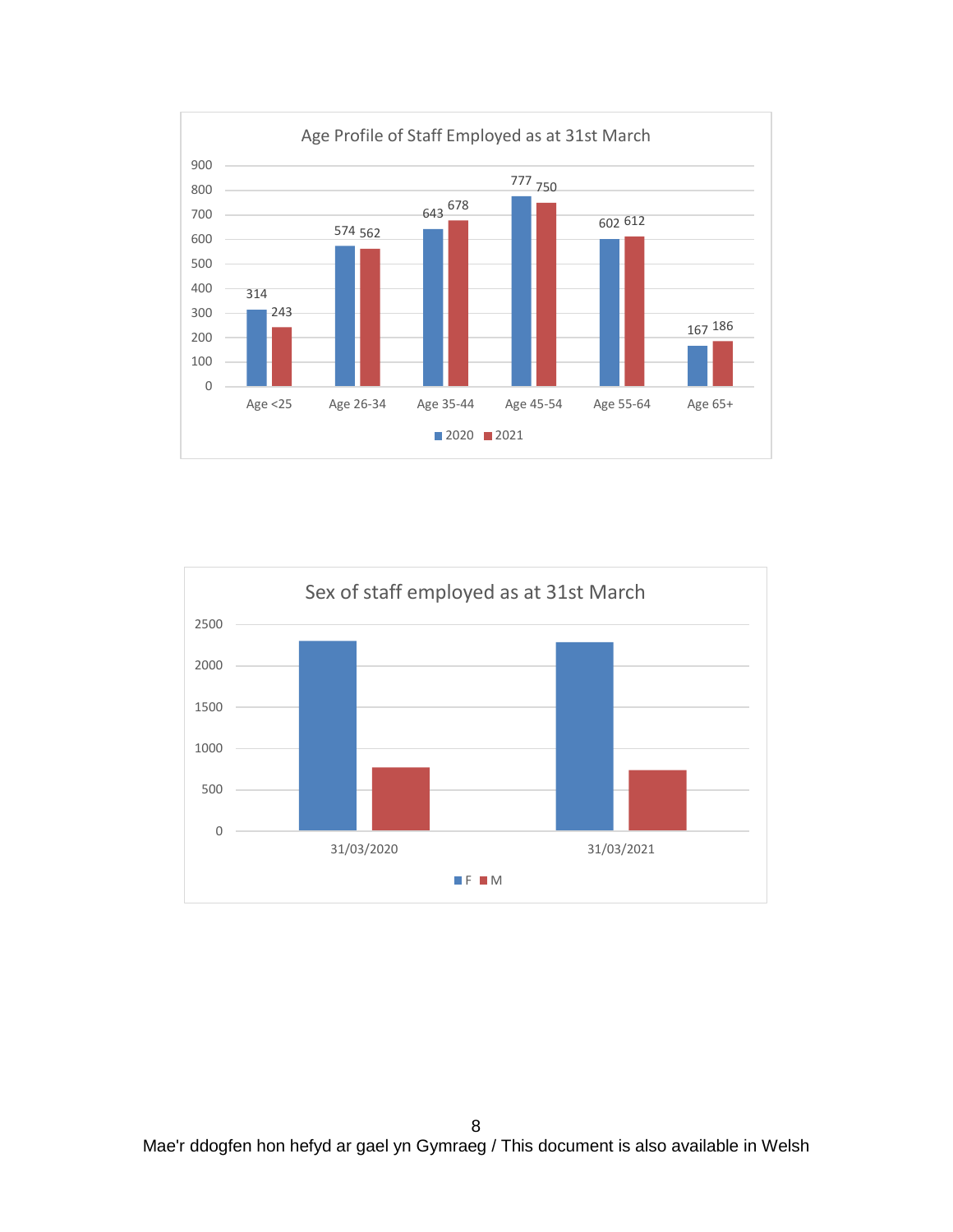

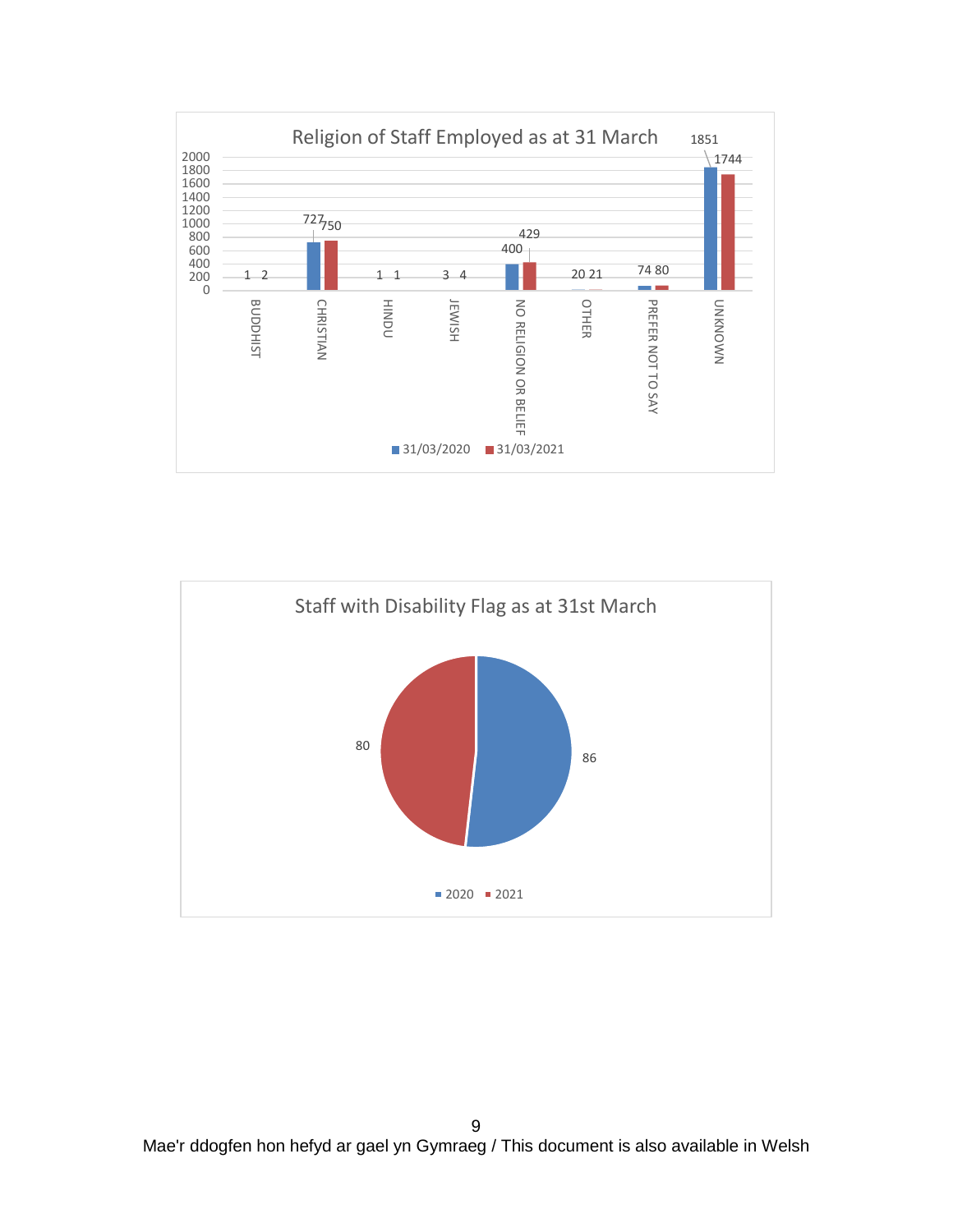



 Mae'r ddogfen hon hefyd ar gael yn Gymraeg / This document is also available in Welsh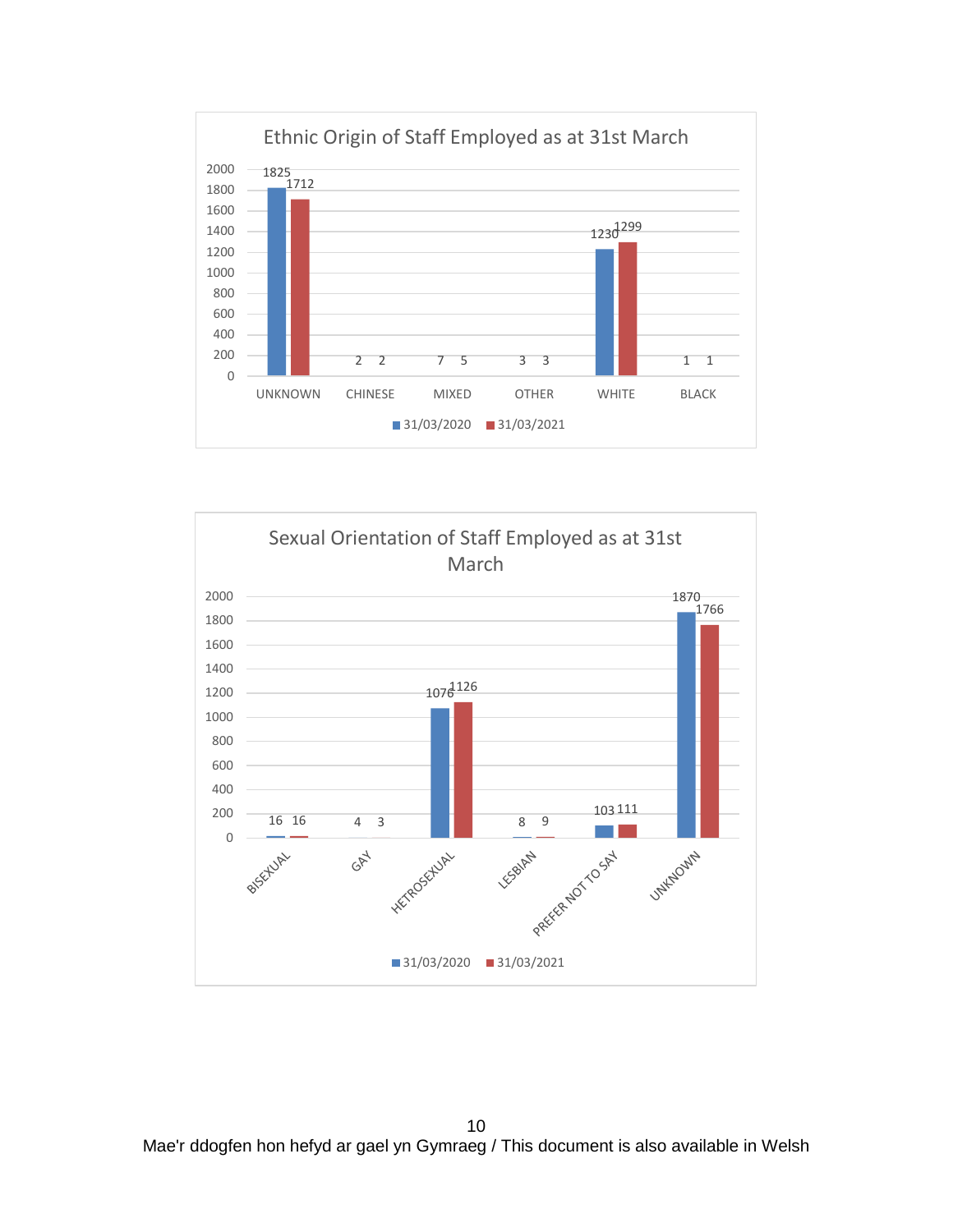Other information currently available includes the following;

#### **People who have successfully changed position within the Authority in 2020/2021**

These figures will include those who have been promoted, changed roles at the same level or taken on second jobs with the Authority

| Male | Female | $\mathsf{Total}$ | Age<br><25 | Age<br>26-34 | Age<br>35-44 | Age<br>45-54 | Age<br>55-64 | Age<br>$65+$   | *Dis-<br>abled | *BME** | *LGB**<br>$\star$ |
|------|--------|------------------|------------|--------------|--------------|--------------|--------------|----------------|----------------|--------|-------------------|
| 106  | 429    | 535              | 104        | 144          | 122          | 103          | 51           | 4 <sub>4</sub> | 11             |        |                   |

\*It is not mandatory for employees or applicants to provide this data. Of those who have declared, this is the breakdown.

\*\*BME – Black, Minority Ethnic

\*\*\*LGB – Lesbian, Gay, Bisexual

| <b>Training Data</b>  |                   |                     |  |  |  |  |  |  |  |  |
|-----------------------|-------------------|---------------------|--|--|--|--|--|--|--|--|
| Training<br>Completed | Male<br>Completed | Female<br>Completed |  |  |  |  |  |  |  |  |
| 767                   | 248               | 519                 |  |  |  |  |  |  |  |  |

#### **Grievance**

There is a formal procedure for raising issues of concern that cannot be resolved informally.The table below contains information in relation to employees involved in formal grievance procedures either as a complainant or as a person against whom a complaint was made between 01 April 2020 and 31 March 2021 and is presented for each of the protected characteristics.

| Number of grievances - 0 |                                |
|--------------------------|--------------------------------|
| Age                      | $16-24 - n/a$ (not applicable) |
|                          | $25 - 34 - n/a$                |
|                          | $35 - 44 - n/a$                |
|                          | $45 - 54 - n/a$                |
|                          | $55 - 64 - n/a$                |
|                          | $65 + - n/a$                   |
| <b>Disability</b>        | n/a                            |
| Gender reassignment      | n/a                            |
| Pregnancy and maternity  | n/a                            |

Mae'r ddogfen hon hefyd ar gael yn Gymraeg / This document is also available in Welsh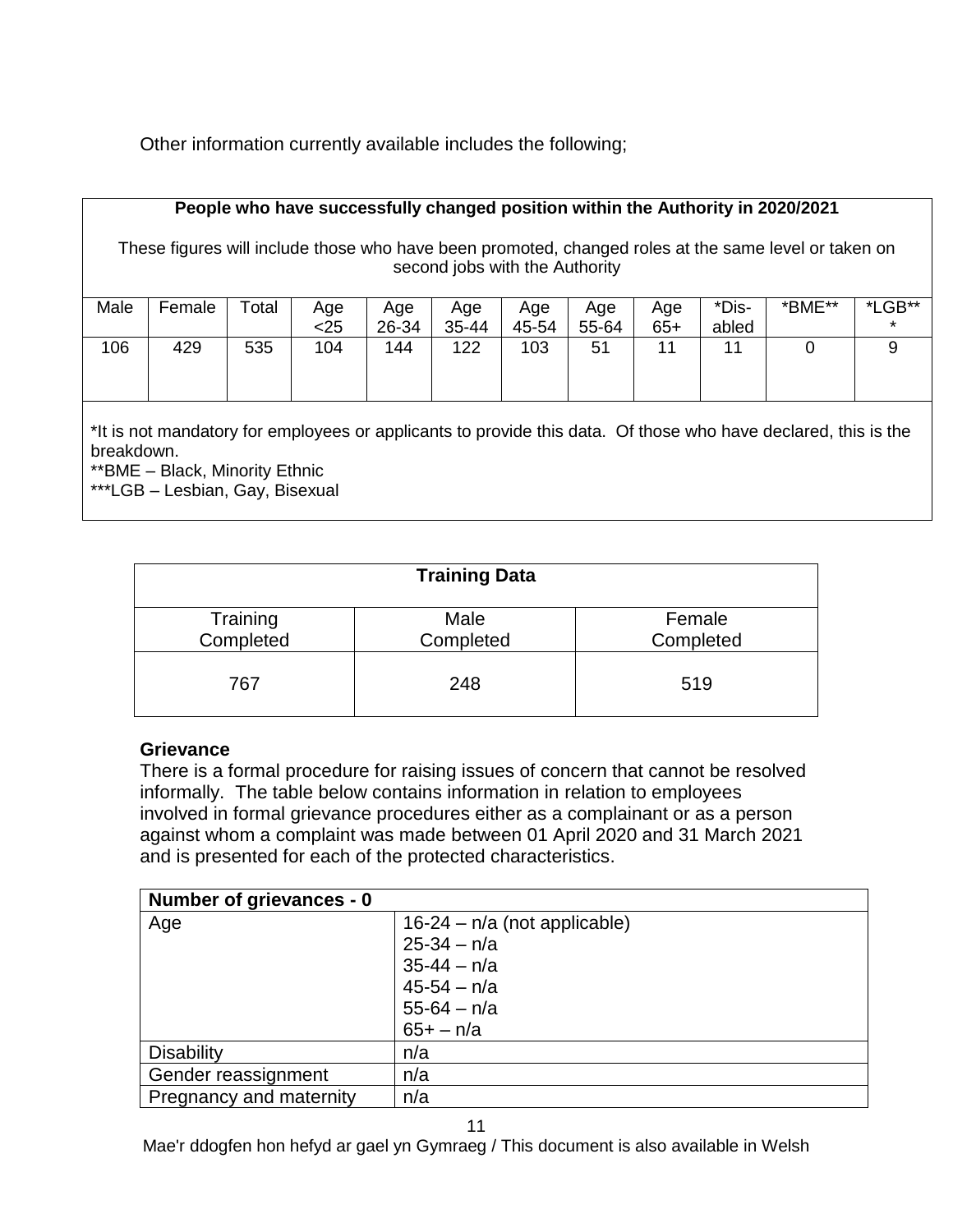| Race                      | n/a          |
|---------------------------|--------------|
| <b>Religion or Belief</b> | n/a          |
| <b>Sex</b>                | Male - n/a   |
|                           | Female - n/a |
| <b>Sexual Orientation</b> | n/a          |

#### **Disciplinary**

The table below contains information in relation to employees subject to disciplinary procedures between 01 April 2020 and 31 March 2021 and is presented for each of the protected characteristics.

|                           | Number of employees subject to disciplinary procedures - 18 |
|---------------------------|-------------------------------------------------------------|
| Age                       | $16 - 24 - 1$                                               |
|                           | $25-34-4$                                                   |
|                           | $35 - 44 - 4$                                               |
|                           | $45 - 54 - 2$                                               |
|                           | $55-64-7$                                                   |
|                           | $65 + - 0$                                                  |
| <b>Disability</b>         | Disability flag $-1$                                        |
|                           | No disability $-1$                                          |
|                           |                                                             |
|                           | (Information recorded for 2 out of 18)                      |
| Gender reassignment       | None recorded                                               |
| Pregnancy and maternity   | None recorded                                               |
| Race                      | White $-9$                                                  |
|                           |                                                             |
|                           | (Information recorded for 9 out of 18)                      |
| <b>Religion or Belief</b> | Christian - 3                                               |
|                           | No Religion or Belief - 5                                   |
|                           | Prefer not to say $-1$                                      |
|                           |                                                             |
|                           | (Information recorded for 9 out of 18)                      |
| <b>Sex</b>                | Male $-5$                                                   |
|                           | $Female - 13$                                               |
| <b>Sexual Orientation</b> | Heterosexual - 9                                            |
|                           |                                                             |
|                           | Information recorded for 9 out of 18                        |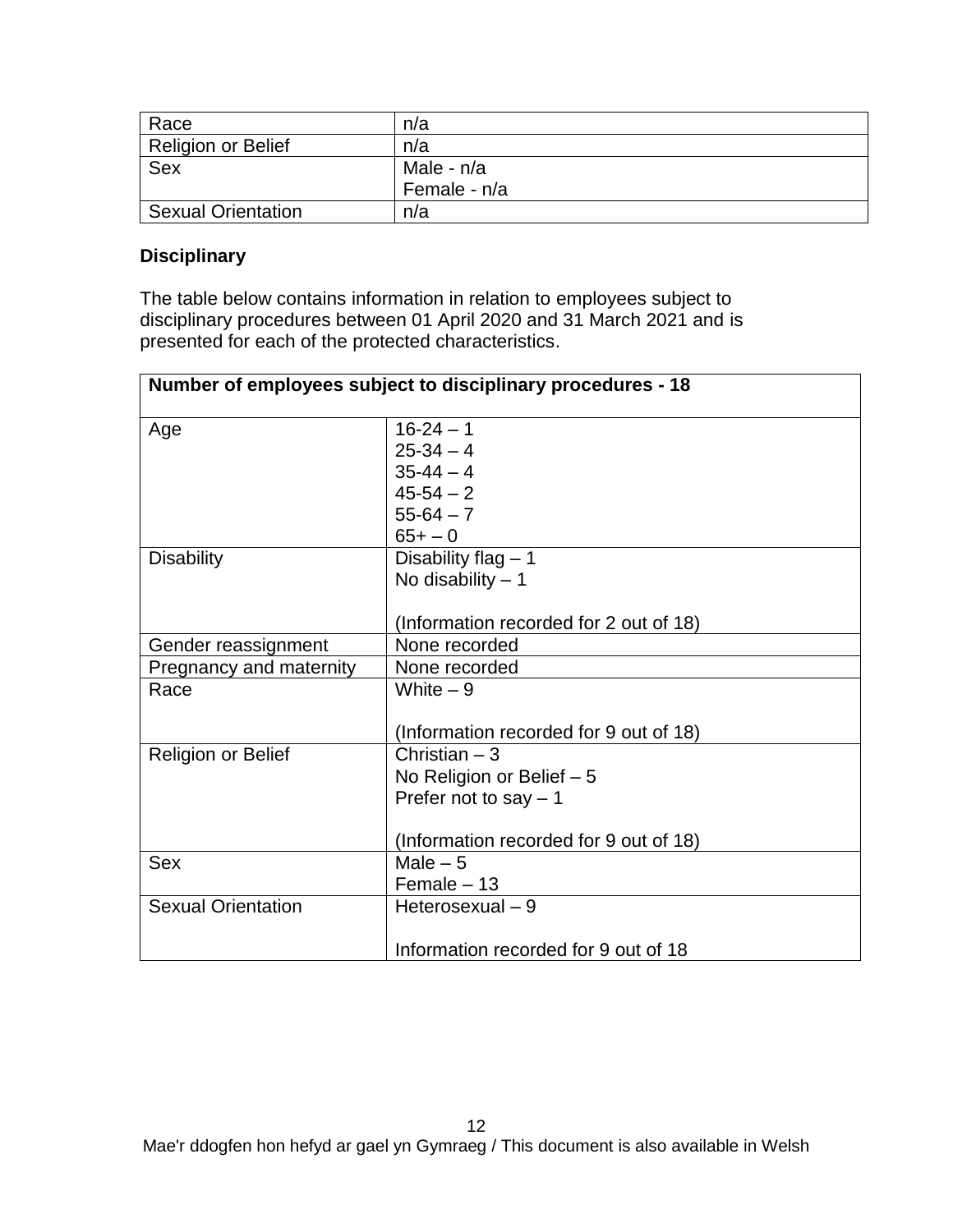|      | People who have applied for jobs with the Authority in 2020/21 |       |             |              |              |              |              |              |                |        |                   |  |  |
|------|----------------------------------------------------------------|-------|-------------|--------------|--------------|--------------|--------------|--------------|----------------|--------|-------------------|--|--|
| Male | Female                                                         | `otal | Age<br>$25$ | Age<br>26-34 | Age<br>35-44 | Age<br>45-54 | Age<br>55-64 | Age<br>$65+$ | *Dis-<br>abled | *BME** | *LGB**<br>$\star$ |  |  |
| 476  | 884                                                            | 360   | 146         | 161          | 126          | 81           | 59           |              | 28             | 14     | 35                |  |  |

Information in relation to Applicants to vacancies advertised within the Authority:

\*It is not mandatory for employees or applicants to provide this data. Of those who have declared, this is the breakdown.

\*\*BME – Black, Minority Ethnic

\*\*\*LGB – Lesbian, Gay, Bisexual

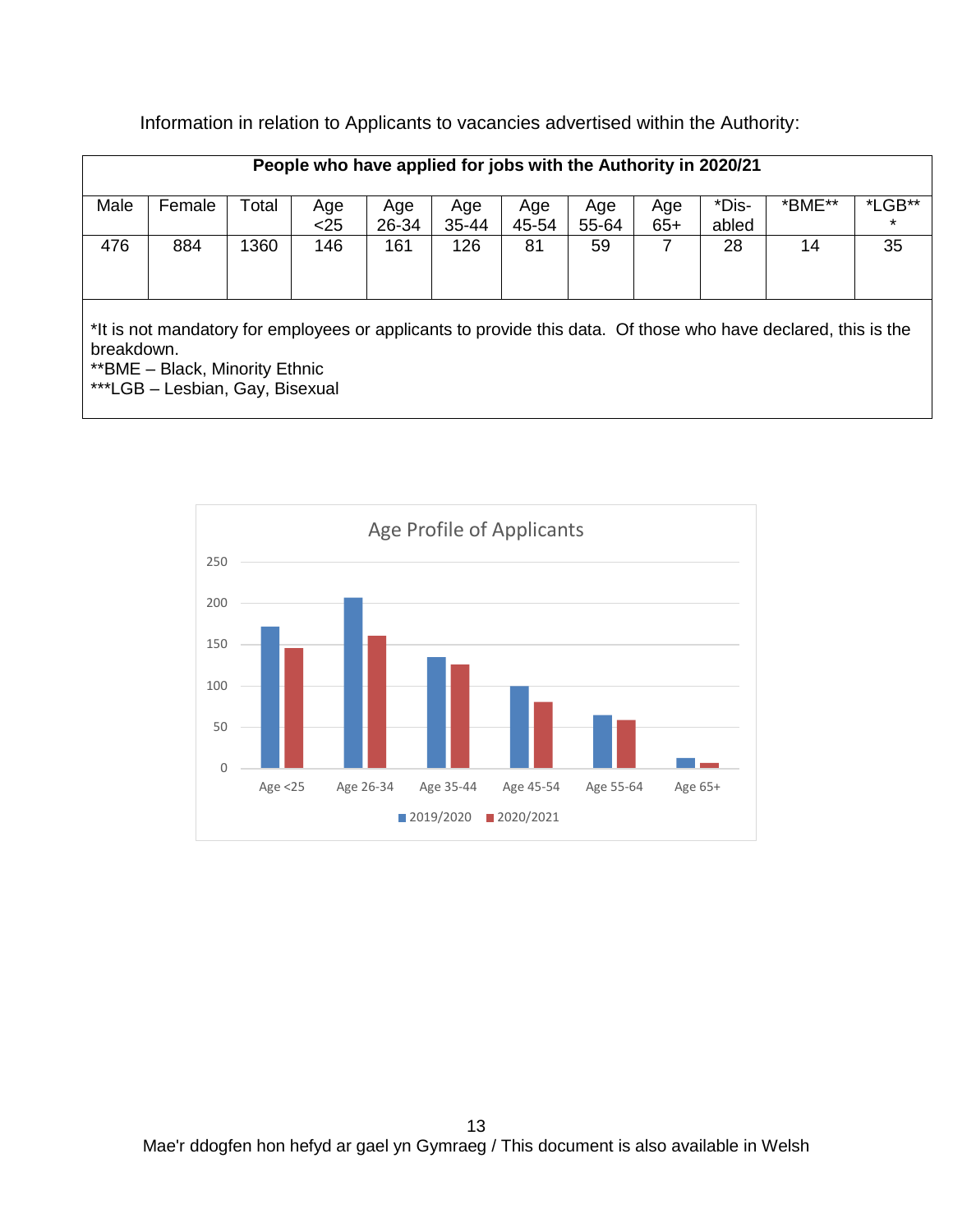



The Authority has a fully functioning online recruitment system which links a successful applicant's equality monitoring data automatically to their electronic personnel record. The form also includes an option for staff to note 'prefer not to say'. Moving forward, this means that the information of those who choose to provide their equality monitoring information is reflected in the workforce data.

The self-service system, My View, allows staff to update their own equality monitoring information, at their own convenience. Although there remains some gaps in this data, work has been undertaken around this. There is a commitment to carry on ensuring information held is as current as possible.

Mae'r ddogfen hon hefyd ar gael yn Gymraeg / This document is also available in Welsh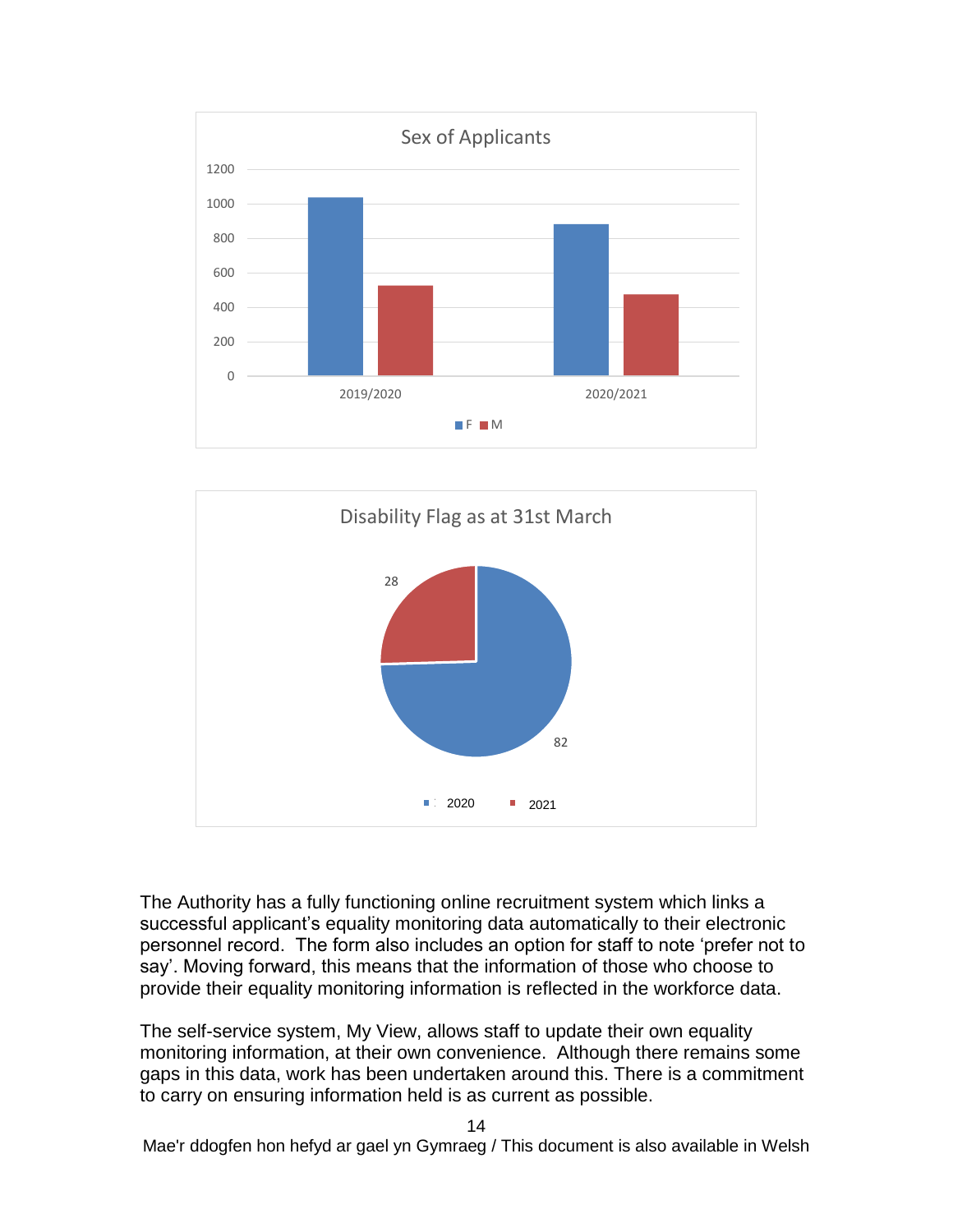#### **Training**

In accordance with the People Strategy, the Council is committed to the development of employees and elected members as an integral part of ensuring that staff are skilled, trained and motivated to meet the challenging and diverse needs of the community. Training and development opportunities can involve qualifications and accreditations, classroom based learning, e-learning, blended learning, self-directed learning, shadowing and on-the-job learning.

In order to deliver services effectively, all staff and Elected Members need to be aware of the general and specific Equality Duties to ensure that it is considered in the work they undertake.

Due to the pandemic, adaptations were required to the planned training schedule and e-learning modules were promoted to ensure the information and knowledge was shared with relevant staff and Elected Members. This past year included:

- Equality in the Workplace e-learning module for staff and Elected Members (completed by 182 people)
- Section on Equality and Diversity delivered in the corporate induction for new employees

During the year, positive steps were made to further engage with trainers in order to expand on the training provision offered in order to be able to deliver virtual training sessions until such time that classroom-based training could safely resume.

Overall, the Authority continues to make positive steps towards promoting and developing equality and diversity within the organisation, and will continue to develop and evolve current methods to ensure progress continues.

# **Assessing for Impact**

The Authority recognises the statutory requirement for undertaking equality impact assessments and training is available for any staff members who feel they require further guidance when using the Authority's Equality Impact Assessment templates. The aim is for this process to become mainstreamed into day to day work of policy-making, employment practice, service delivery and other functions carried out within the organisation. This appears to be moving positively with more areas recognising the need for the equality impact assessments and evidence demonstrating that the guidance and templates available are being utilised.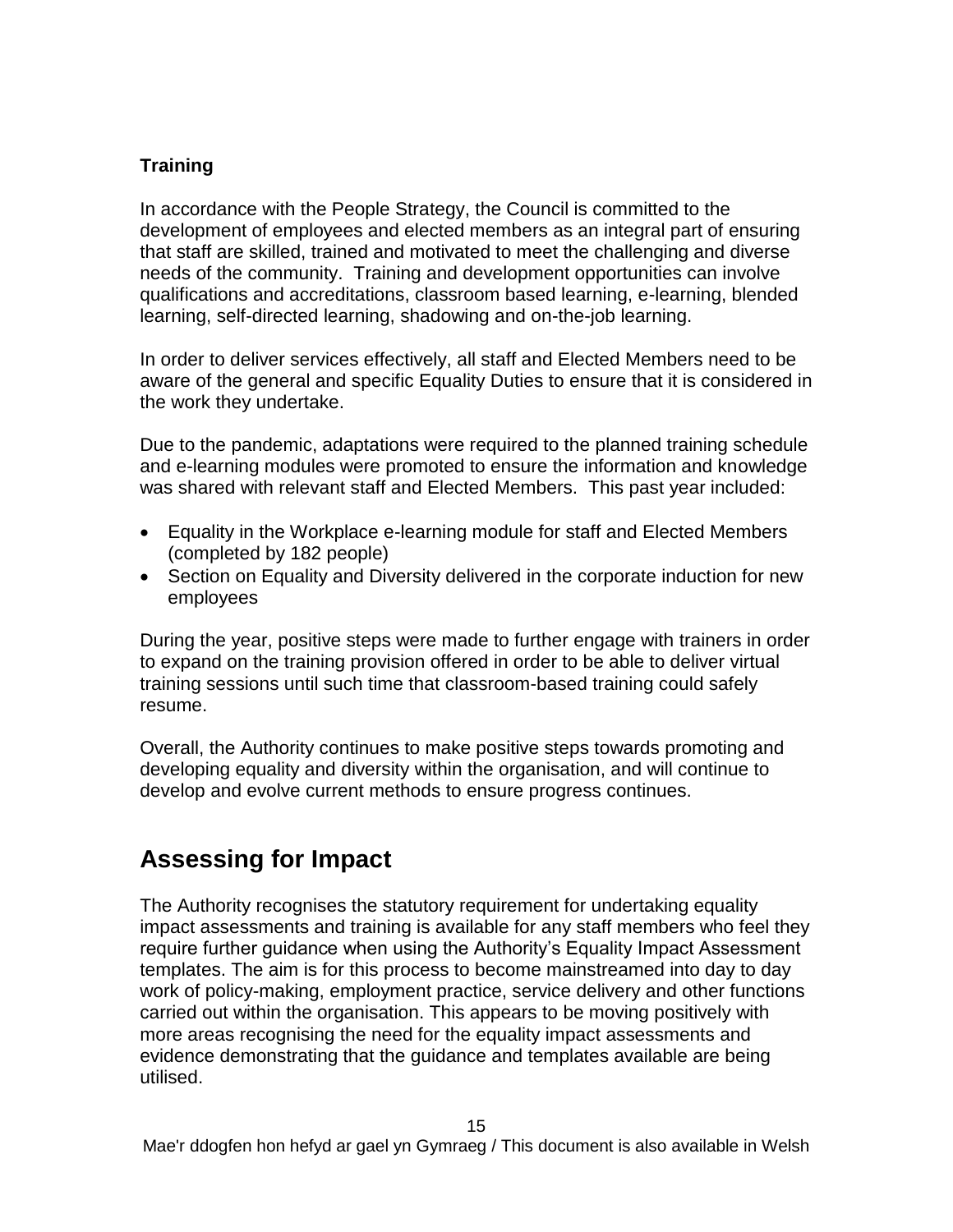# **Promoting Equality**

Examples of how we promote equality within our communities can be found in the 'Newsroom' section of our website:

<https://www.anglesey.gov.uk/en/Newsroom/Newsroom.aspx#/>

With regard to our workforce, this year's highlights include:

- **Workforce planning** embedded into business processes and monitoring workforce data is an integral part of this process.
- Continuing to be a **Disability Confident Committed Employer** through the Department of Works and Pensions, to demonstrate a commitment to employing, supporting and promoting disabled people in the workplace.
- The Authority has **mean gender pay gap** of 11.24% for the period 31/3/2021, which is a slight reduction on the previous year and remains below the national average.
- Creating **Hybrid Working Policy** to promote flexible working culture to balance business needs with work-life balance

# **Collaboration**

The North Wales Public Sector Equality Network (NWPSEN) is a group of equality officers from all six North Wales Local Authorities, Betsi Cadwaladr University Health Board, North Wales Fire and Rescue Service, Welsh Ambulance Service NHS Trust, National Parks Authority, North Wales Police and the Office of the Police and Crime Commissioner. The group has been working together since 2010 when the Equality Act came into force. During 2011/12, NWPSEN developed a set of shared objectives which every partner agreed to. These objectives were reviewed to coincide with the preparation of Strategic Equality Plans for 2016-20 and 2020-2024.

NWPSEN members will continue to work together to share good practice and make the most of the resources available.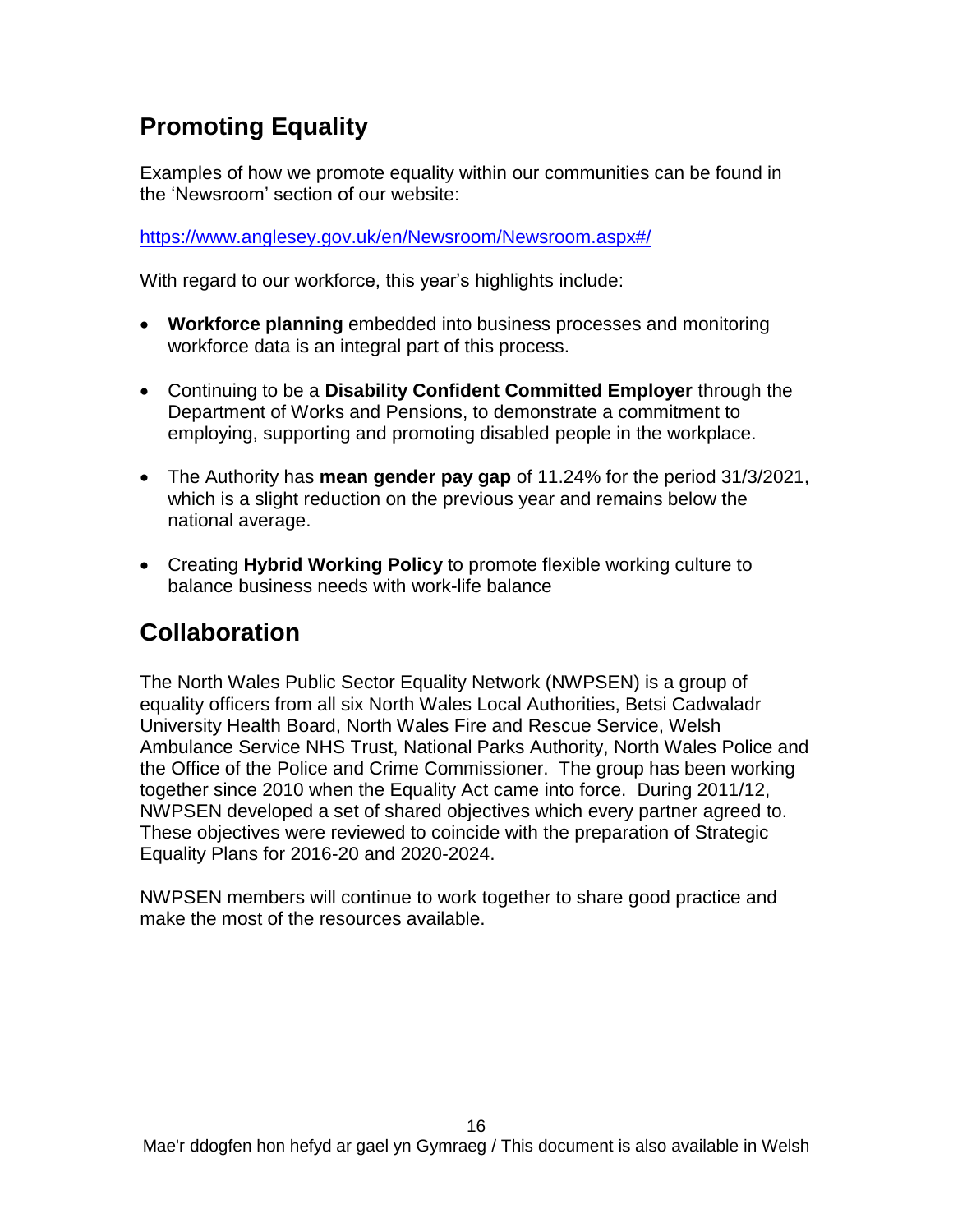# **Our 2020-2024 Equality Objectives**

## **What we have done so far**

Our 2020-2024 Strategic Equality Plan outlines our equality objectives, how we chose them and the actions identified to work towards achieve them. The Plan also includes some indicators of what we should expect to see if these actions have been completed successfully by 2024.

**Appendix 1** gives an outline of the progress made as at December 2021. Despite some delays in some areas due to additional challenges of the pandemic, we believe that this information shows we are still on the right track.

Our commitment to equality is not confined to the objectives within the Strategic Equality Plan alone. Many more examples of how the Council contributes to improving the lives of people with different protected characteristics can be found in our Council Plan as well as other corporate and service plans and strategies.

## **What we intend to do next**

We will continue to report annually on the progress we make and will take every opportunity to progress equality through our work at all levels within the Council to help us build a fairer society for all our citizens. We remain committed, within the capabilities and influence of the County Council, to:

- eliminate unlawful discrimination, harassment and victimisation and other conduct that is prohibited by the Equality Act 2010
- advance equality of opportunity between persons who share a relevant protected characteristic and those who do not
- foster good relations between people who share a relevant protected characteristic and people who do not

**March 2022**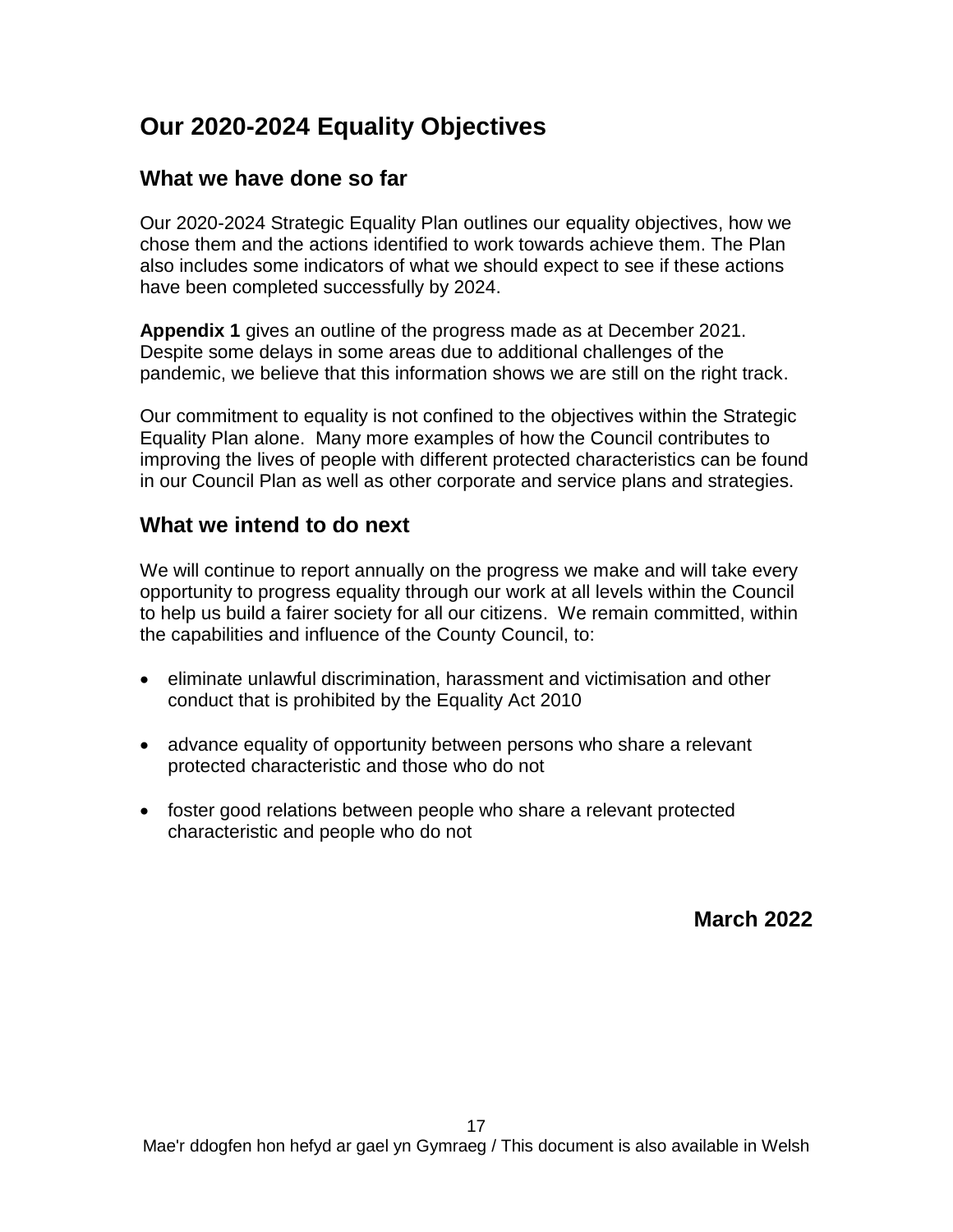# **Objective 1: Outcomes in Education attainment and wellbeing in schools are improved**

This year's report is different from the usual practice as a result of the national agreement not to publish attainment performance data during the Covid period. Schools continue to monitor data internally and use this data to report on pupil progress during the year. The data is used by schools to plan specific interventions, to reduce any attainment gap, and the Governors' key role continues to be important in challenging this. Visits and meetings with school improvement support advisers have continued, and are supporting schools to scrutinise the data and support any further action.

## **Priority 1.1: We will reduce the educational attainment gap between different groups**

1.1.1: Maintain the performance of pupils with additional learning requirements at GCSE level so that no significant gap in educational attainment is seen:

Over the course of the pandemic, urgent attention was given to ensuring that all pupils with Additional Learning Needs (ALN) had access to a laptop or other acceptable electronic equipment, to enable good blended learning. The schools, together with the support teachers, engaged with the pupils on a regular basis to ensure that pupils made appropriate progress with their tasks. The Anglesey and Gwynedd Strategy has a dedicated website to support and the site is available to schools, pupils and their parents - we continue to upload new resources on the website regularly.

During the reporting period, it was decided to undertake institutional assessments, which replaced the need for routine external examinations. This made comparing this year's results and performance with previous years difficult. In addition, pupil performance results at GCSE and A level are no longer published and therefore it is not possible to compare data between authorities in the same way as in the past.

Last year's Hwb grant was used to fund 2,700 Chromebooks. The Chromebooks were shared across Anglesey schools; and schools, welfare officers and the Learning Service worked together to ensure that the devices were shared with the relevant families who needed devices. This has ensured that pupils without devices are not disadvantaged and can continue to learn effectively during lockdown periods. 150 'wifi dongles' were also funded and distributed to families where wifi was not available in the home.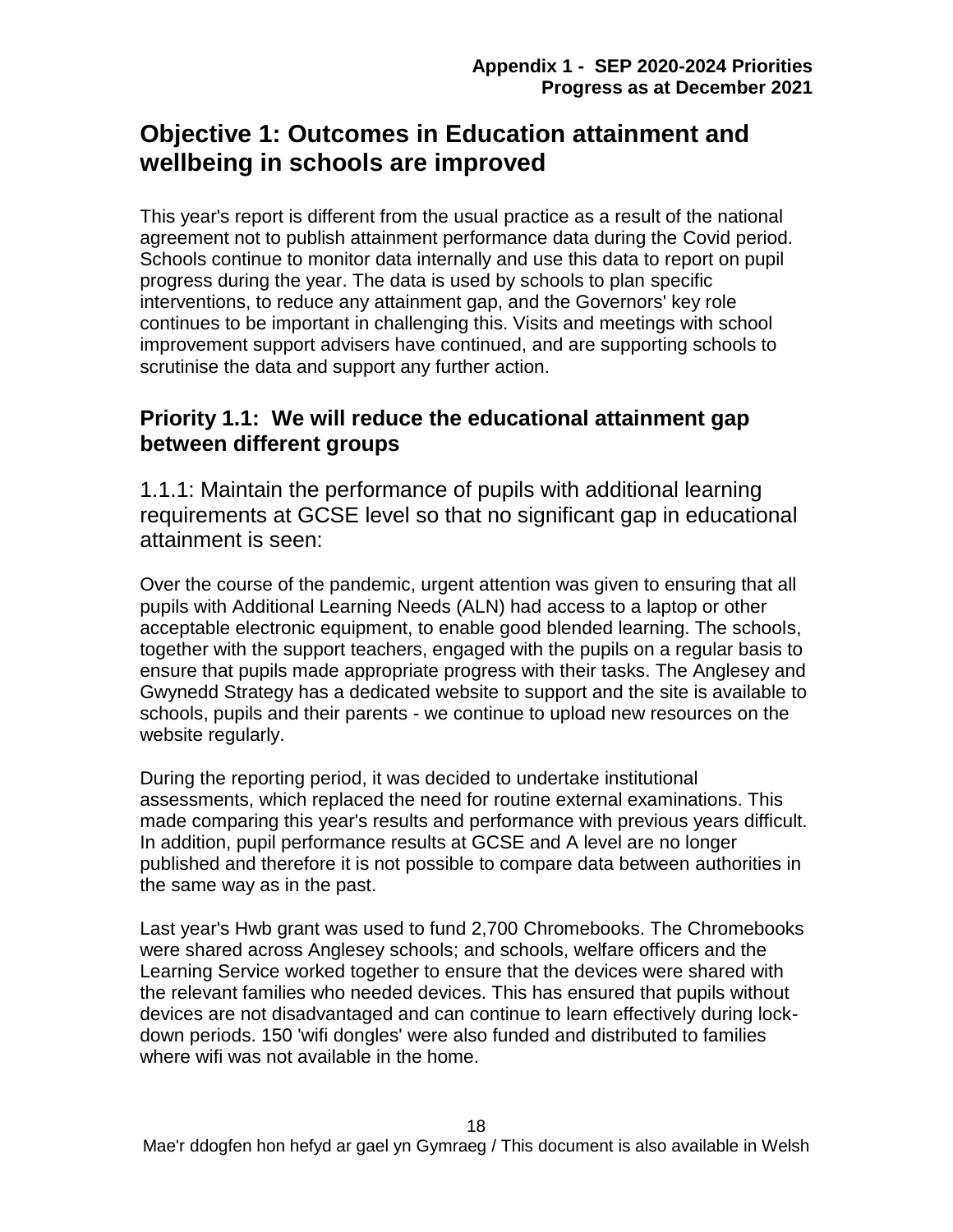#### **Appendix 1 - SEP 2020-2024 Priorities Progress as at December 2021**

In addition to the Hwb grant, other additional grants have been allocated to try and ensure that schools can reduce learning and teaching gaps, including the Accelerated Learning Grant. This grant was used to create additional capacity within schools to support learners who required additional support following school closures.

| <b>School Action Plus</b> | 16 | つつ<br>ᅩ   | 38 | 58   | 42  | 36 |                | 4 E<br>ັ                 |     |    |  | 259 |
|---------------------------|----|-----------|----|------|-----|----|----------------|--------------------------|-----|----|--|-----|
| Statemented               |    | Е,        | 4  |      |     | 26 | 12<br>ັ        | $\overline{\phantom{a}}$ | 6   | 31 |  |     |
| <b>Totals Overall</b>     |    | 83<br>24I |    | 1511 | 625 |    | <b>454 213</b> | 189                      | 106 |    |  |     |

1.1.2: Lessen the educational attainment gap between boys and girls achieving the Capped 9 points score at school leaving age, where it is more than 10% and to continue to address this issue across all schools:

Bearing in mind that there were no external "exams", careful attention was paid to institutions' assessment procedures and processes (Schools supporting one another and support available through WJEC). A range of grade assessment methods, including tests, as well as ongoing assessments, have been introduced to ensure that everyone is treated equally.

1.1.3: Implement plans to lessen the difference in performance of pupils who receive free school meals (FSM) and those who do not, through the effective use of Pupil Development Grant finance at individual school level:

Schools are carefully planning to use the Pupil Development Grant to ensure that pupils who are entitled to free school meals are not adversely affected by poverty. Each school operates a spending plan that shows the extra support given to this cohort of pupils to reduce the impact of poverty on achievement. The expenditure plan, resources and provision are discussed regularly with the GwE Support Adviser, who in turn cascades the information to the Authority through regular Quality Board meetings.

|            | $A^*$ |     | B          | $\sim$<br>ັ  | D   | E   |     | G                | P          | ◡  | ◡  |           | <b>Total</b> |
|------------|-------|-----|------------|--------------|-----|-----|-----|------------------|------------|----|----|-----------|--------------|
| Non FSM    | 741   | 751 | 1229       | 1323         | 513 | 368 | 146 | 122              | 81         | 15 | 58 | 5         | 5352         |
| <b>FSM</b> | 70    | 83  | 171        | 188          | 112 | 86  | 67  | 67               | 25         | 16 | 33 | ◠         | 921          |
| Total      | 81    | 834 | <b>A00</b> | <u> 1511</u> | 625 | 454 | 213 | <mark>189</mark> | <b>106</b> | 31 | 91 | $\bullet$ | 6273         |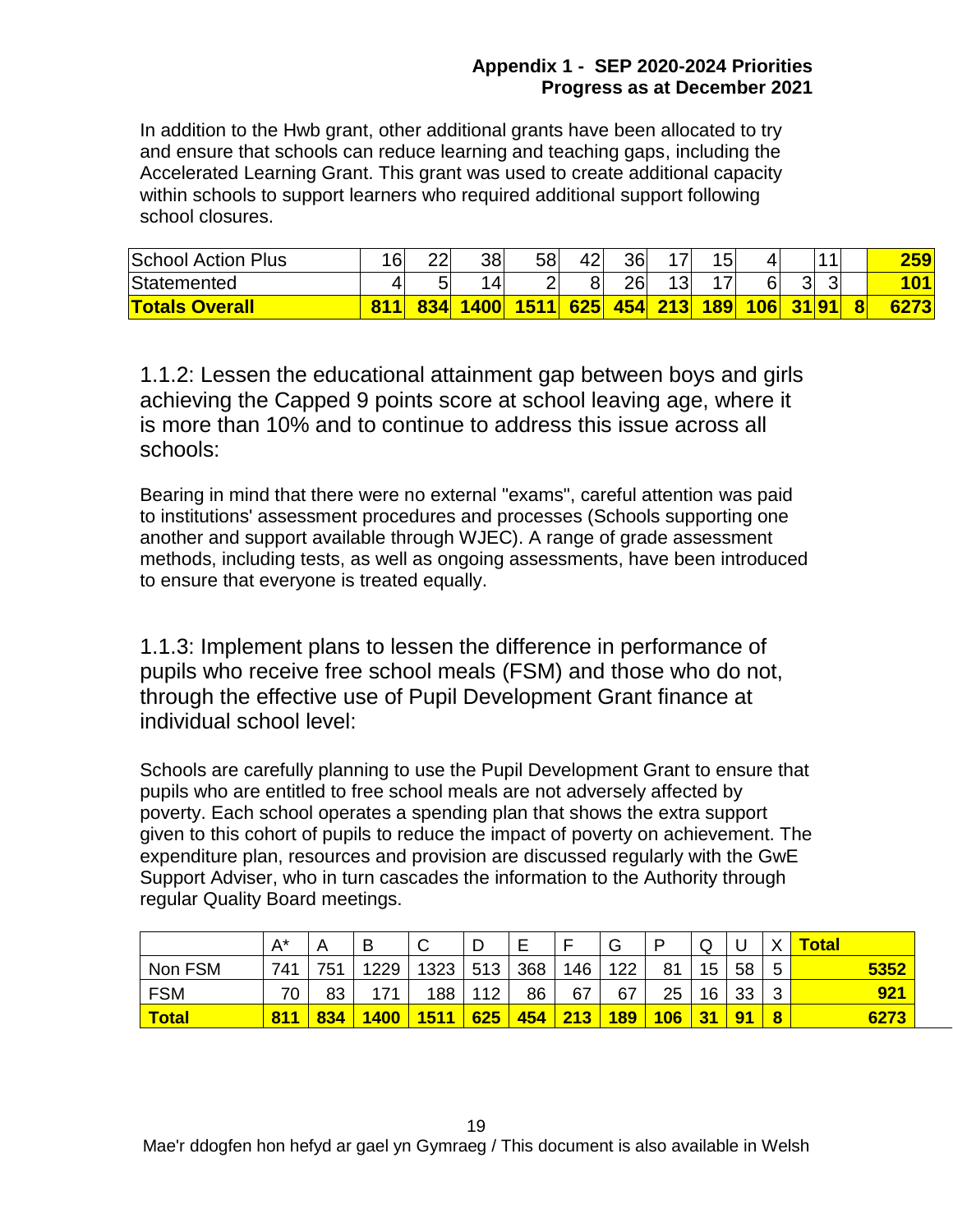Over the period of the pandemic, the number of pupils entitled to free school meals has increased. In March 2020 1,545 Anglesey pupils were entitled to free school meals, but by the end of December 2021 the figure had increased to 2,030. These figures show that the percentage of the number of pupils entitled to free school meals has increased by 31%.

With more FSM pupils on Anglesey schools registers, cross-departmental cooperation by the Authority has been effective in ensuring that this group of children continue to have provision for lockdown, self-isolation and school holidays. Working closely with the benefits department and schools, all FSM eligible families receive electronic cash payments directly into a bank account.

## **Priority 1.2: We will reduce identity based bullying in education**

1.2.1: Assist schools to implement the recommendations of the Welsh Government's guidance *Rights, Respect, Equality:*

It is a statutory requirement on schools to report incidents of bullying each term to its Governing Body and the Authority. The School Safeguarding Annual Report to the Governing Body summarises the number of incidents of bullying per year in a school and clearly shows the different types of bullying incidents that have taken place, eg cyberbullying, racial, physical etc. The Authority receives a copy of the annual report from each school and monitors the cases by looking for trends. In the future the Authority is moving to an electronic system that will provide a live overview of the situation of bullying.

The Authority has held a briefing for School Heads to support them with their equality plans.

1.2.2: Distribute information to schools during the annual All-Wales Hate Crime Awareness Week (October):

Circulating information to schools during the All Wales Hate Crime Awareness week continues to be a great opportunity to bring this important issue to the attention of schools. Sharing resources such as Show Racism a Red Card, Schoolbeat.cymru and NSPCC resources enable schools to focus on the area. However, we point out to schools that awareness week is not an event that is then forgotten for the rest of the year. We encourage schools to ensure that these important themes receive ongoing cross-curricular consideration within our schools.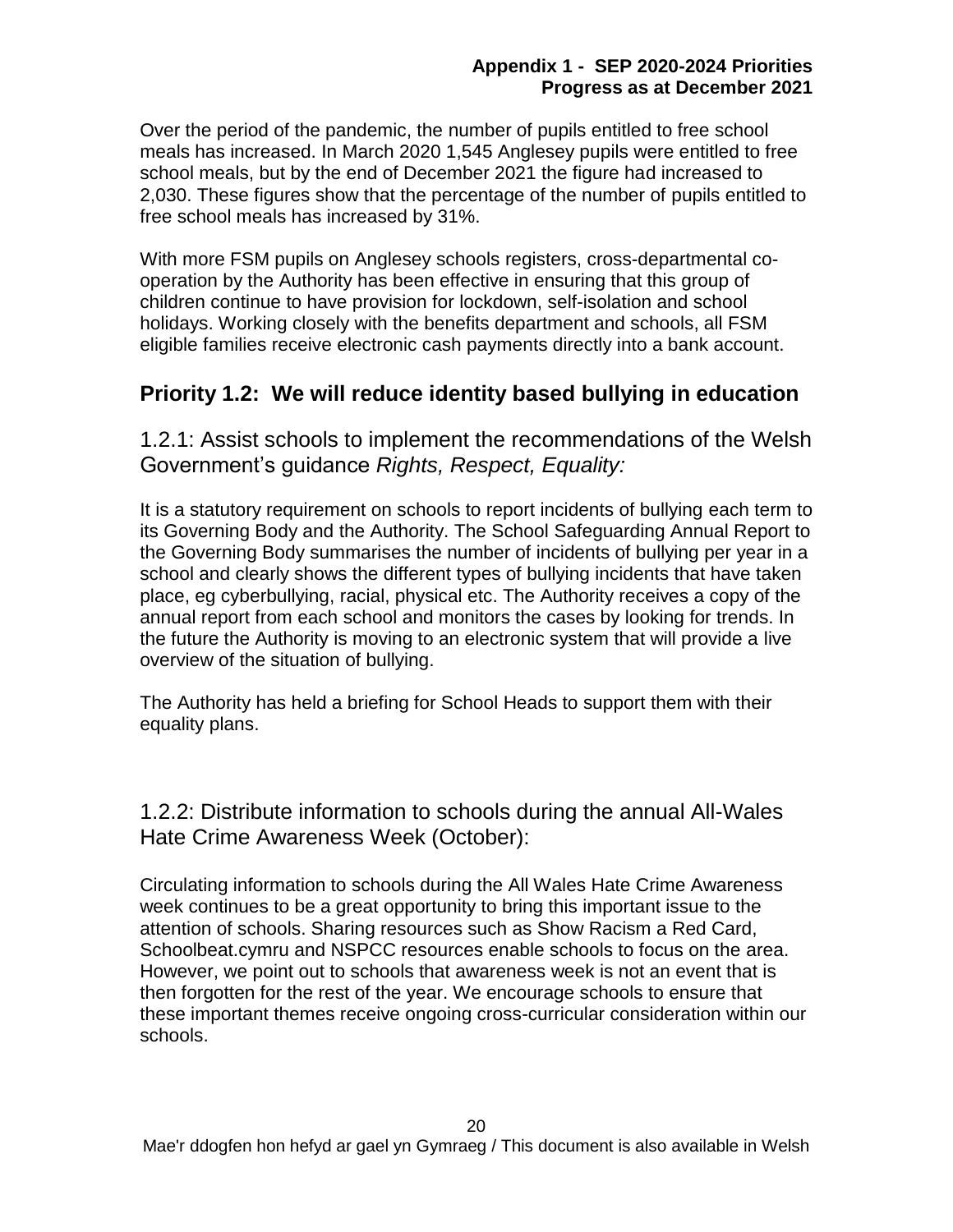#### **Appendix 1 - SEP 2020-2024 Priorities Progress as at December 2021**

Three primary schools and three secondary schools have completed P4C training. The 6 schools that have completed P4C training are now being supported by the North Wales Regional Equality Network (NWREN) to develop resources and schemes of work that give appropriate attention to preventing hate crime and encouraging tolerance. This work is particularly relevant to the areas of learning and experience of Humanities and Health and Well-being. The schools involved in the project are complimentary of the training and the teachers appreciate the support available to them in delivering suitable classroom resources. The pilot has had a positive impact on raising the confidence of a specific group of teachers to deliver such sessions. However, it is premature to evaluate an outcome on pupils' skill development.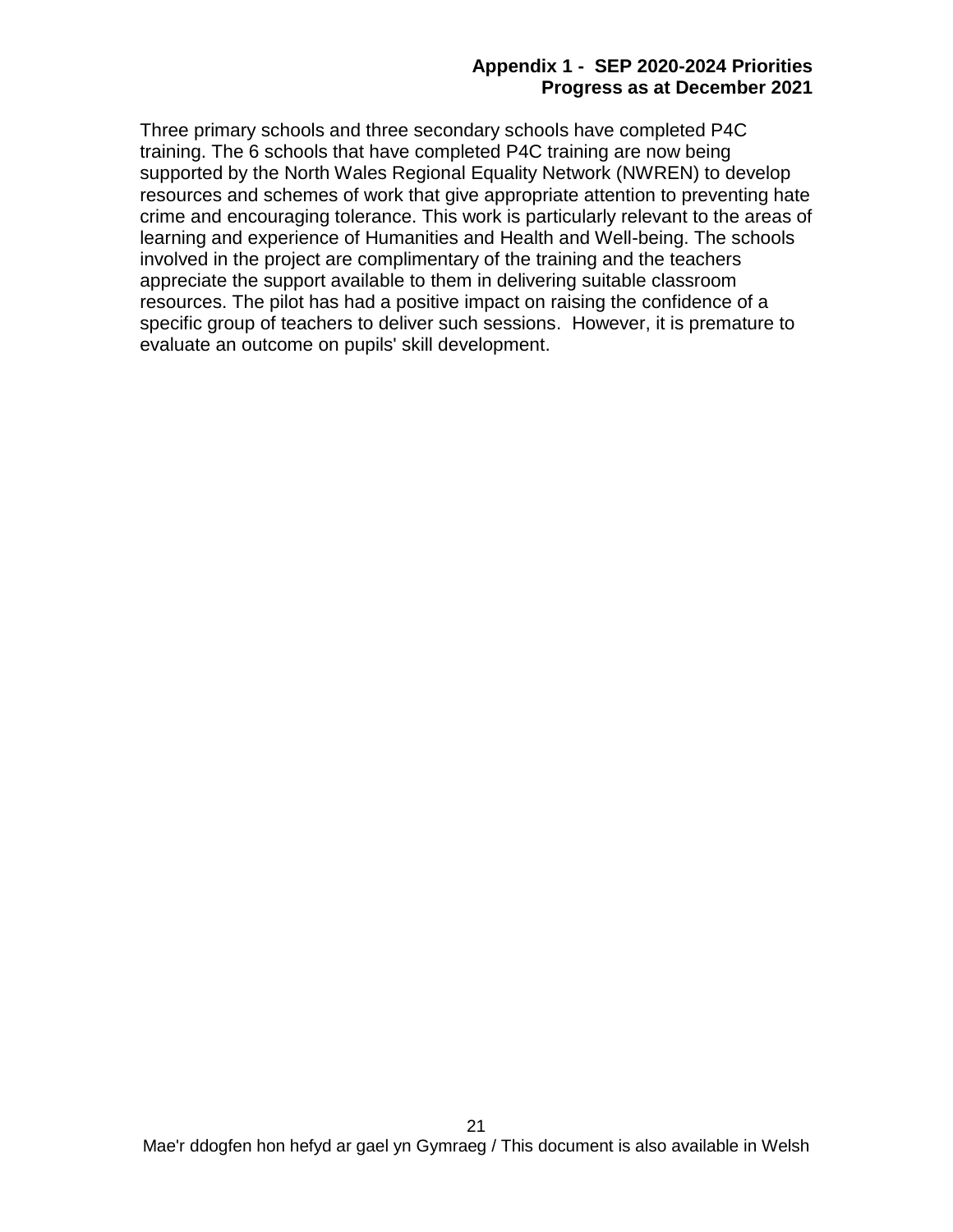# **Objective 2: We will take action to ensure we are a fair employer and reduce pay gaps**

## **Priority 2.1: We will identify and address inequalities within recruitment, retention, training and promotion processes**

2.1.1: Continually look to develop further strategies to assist staff to work flexibly and other family friendly policies:

The consequences of the pandemic on working practices have continued this year. Staff have been encouraged to work from home where possible and in line with business needs. Following a staff survey, it was found that this flexibility has supported their work-life balance for some staff. However, other staff preferred the structure of an office environment. In line with best practice, a Hybrid Working Policy has been adopted and is expected to be launched in 2022.

## **Priority 2.2: We will identify and address any pay gaps between people with different protected characteristics**

2.2.1:Continue to encourage more staff to provide personal information to enable the Authority to obtain a fuller picture of the number of Council employees by protected characteristic:

The Authority encourages staff to provide personal information and has created several channels to support staff to share this information. During the recruitment process, data from the successful applicant's application can be to be transferred to their employee electronic personal files when they start with the Authority. There is also an opportunity for them to confidentially update this information at any time, using the Authority's self-service system, My View.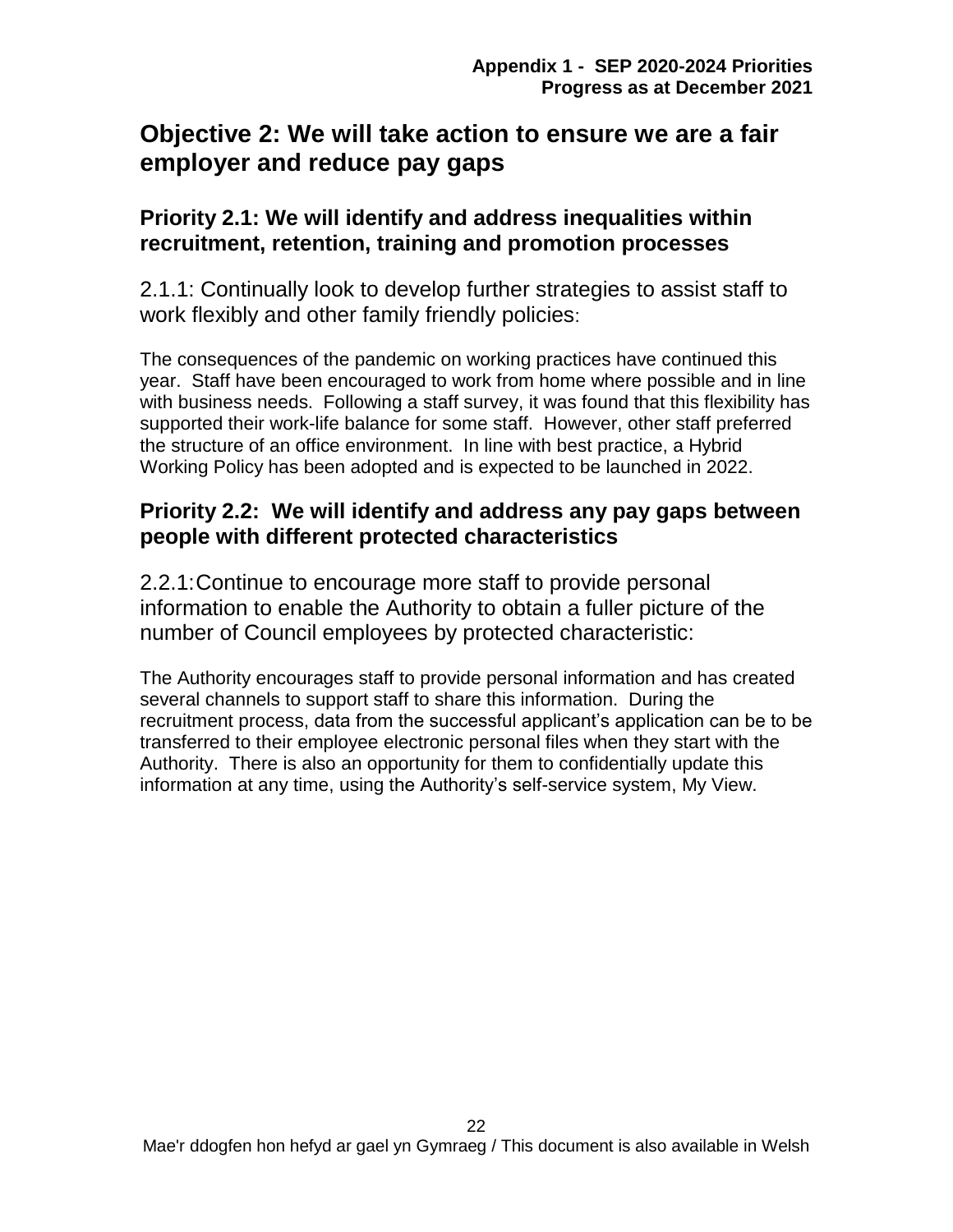2.2.2:Analyse the workforce data year-on-year and produce annual reports of the information analysed - gender pay gap reports and employment information must be published annually by 31 March (reporting on data as at 31 March in the preceding year):

The annual workforce data has been collated and analysed, reporting data as at 31 March, 2021.

Similar to the analysis last year, there was an increase in the two highest ranges (55-64 and 65+). However, the most significant change has been a decrease in the lowest age range (under 25). It is positive to see the Authority is able to attract and retain experienced staff. However, there appears to be a need to focus further on attracting younger people to seek careers with the Authority. Due to the pandemic, it has not been possible to undertake the Denu Talent Scheme or attend careers events, which may somewhat account for this change.

Each Service has a workforce plan to analyse the workforce information and to address such matters as succession planning to ensure knowledge transfer and that suitably trained staff are available when staff wish to retire.

The gender profile again confirms the Authority employees significantly more females than males, which is consistent with the trend across many local authorities. The data regarding protected characteristics appears stable. This suggests further work is required to promote the self-service system to ensure all staff are aware of why this data is collated and the way in which it is confidentially retained and managed.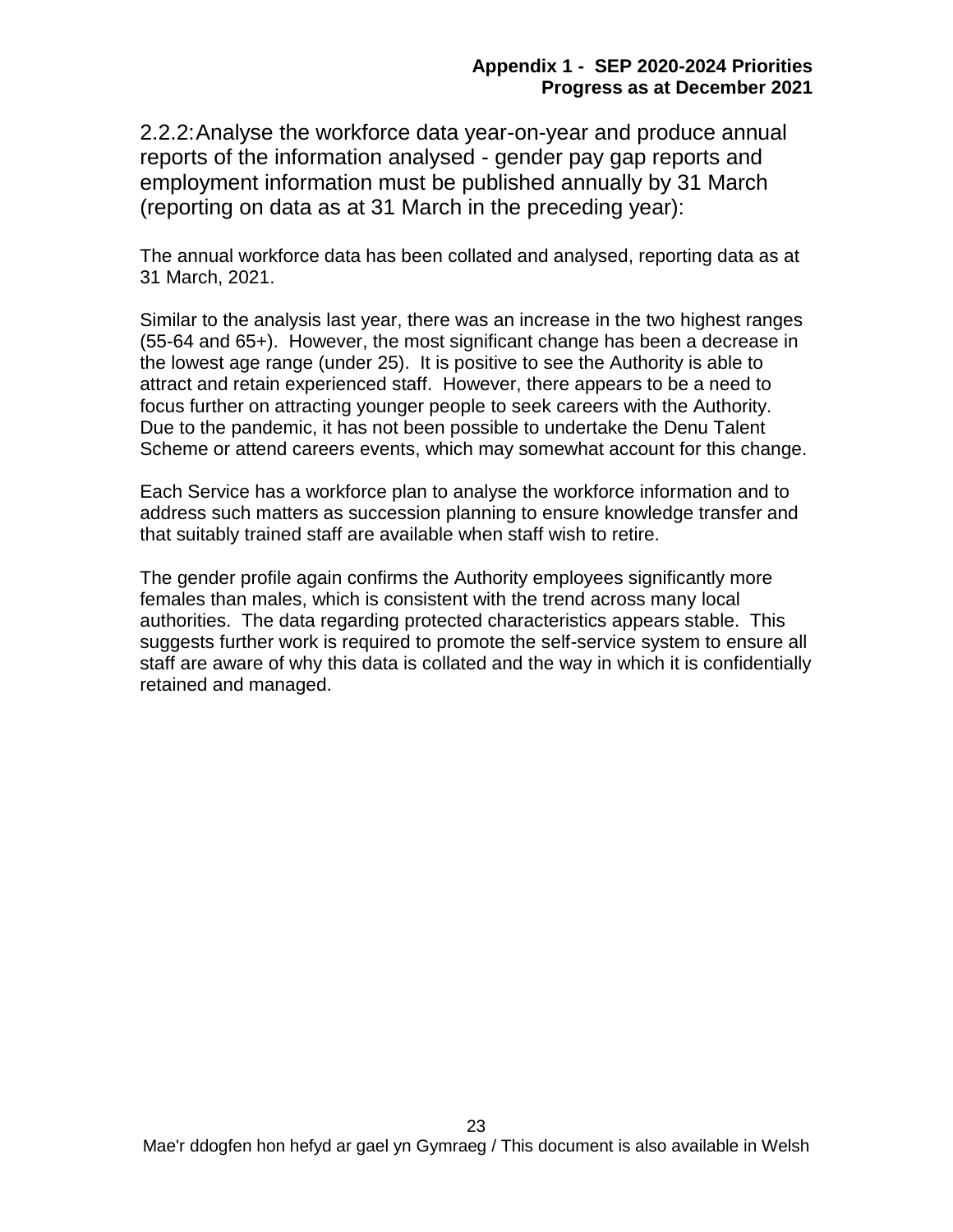# **Objective 3: We will take action to improve the living standards of people with different protected characteristics**

## **Priority 3.1: We will improve physical access to services, transport, the built environment and open spaces**

3.1.1: Continue, where possible, to improve bus stops on the island to make them accessible

On-going work in improving bus stop facilities across the Island following Welsh Government funding in 2020/21 and 2021/22.

3.1.2: Continue to provide suitable dropped kerbs and tactile crossing facilities as part of footway improvement schemes:

Numerous pedestrian crossing points have been improved since the last review, funded from capital road safety grant and Covid-19 recovery fund. New dropped kerbs have been provided in eight locations across the Island together with the installation of three new zebra crossing points near school sites.

3.1.3: Respond as appropriate to complaints received by members of the public by using our powers under traffic management legislation to keep pavements and crossing points clear of obstructions caused by parked cars:

Patrols have been undertaken and parking enforcement action taken in response to calls received from the public of vehicles obstructing pedestrian crossing points. Also, ongoing work in preparation for the introduction of a national ban on pavement parking to be introduced by the Welsh Government in 2022.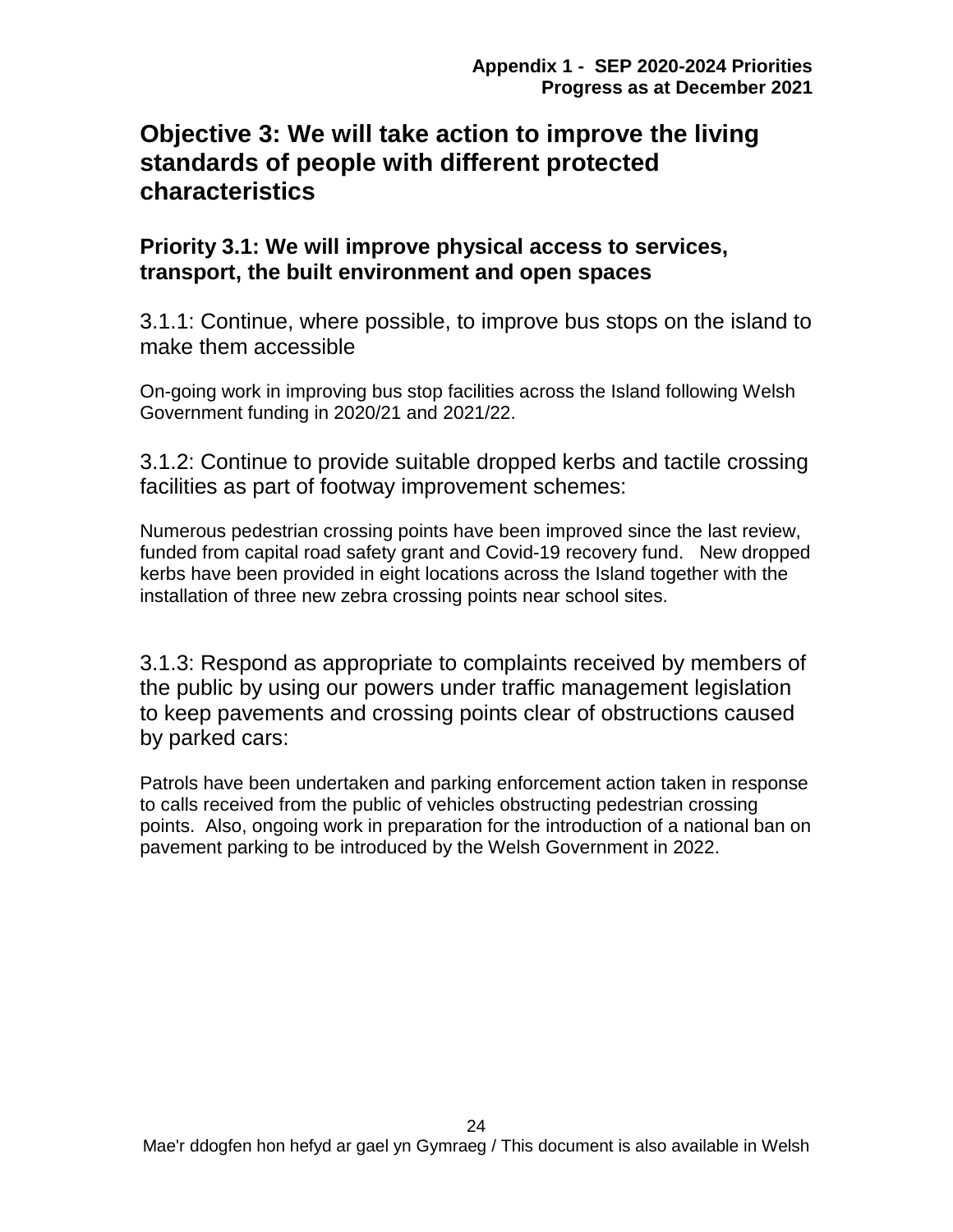## **Priority 3.2: We will continue to work towards ensuring more suitable and affordable homes in the right places to meet local needs**

3.2.1: Continue to assess existing Council and registered social landlord owned properties to ensure their accessibility for disabled people:

Our Housing Services Occupational Therapist (OT) commenced employment in September 2020. The primary aims of this role is to advise and support existing Council tenants and incoming tenants concerning to health & wellbeing needs and adaptation requirements within various work streams internal to Housing Services.

Housing Services OT ensures value for money and making the best use of existing and future Council Housing and Registered Social Landlord (RSL) stock on Anglesey. Emphasis is given to void turnaround days to ensure void days are kept to a minimum. This role and function can support a number of work streams within Housing Services, as detailed in last year's Annual Equality Report.

To date, circa 250 applicants on the housing register have been assessed for medical banding. This includes individuals with mental health and physical health challenges.

Housing Services have provided two houses for Children's Services to use as Small Group Homes (Cartrefi Clyd Môn) and are currently in the process of acquiring two further properties to enable Social Services to fulfil their accommodation requirements for clients currently placed out of county.

The sheltered housing and older people's survey has been completed, with a 44% response rate. This response rate is recognised as a positive aspect of allowing Housing Services to further develop accommodation approaches with tenant and community wellbeing being forefront of our service delivery.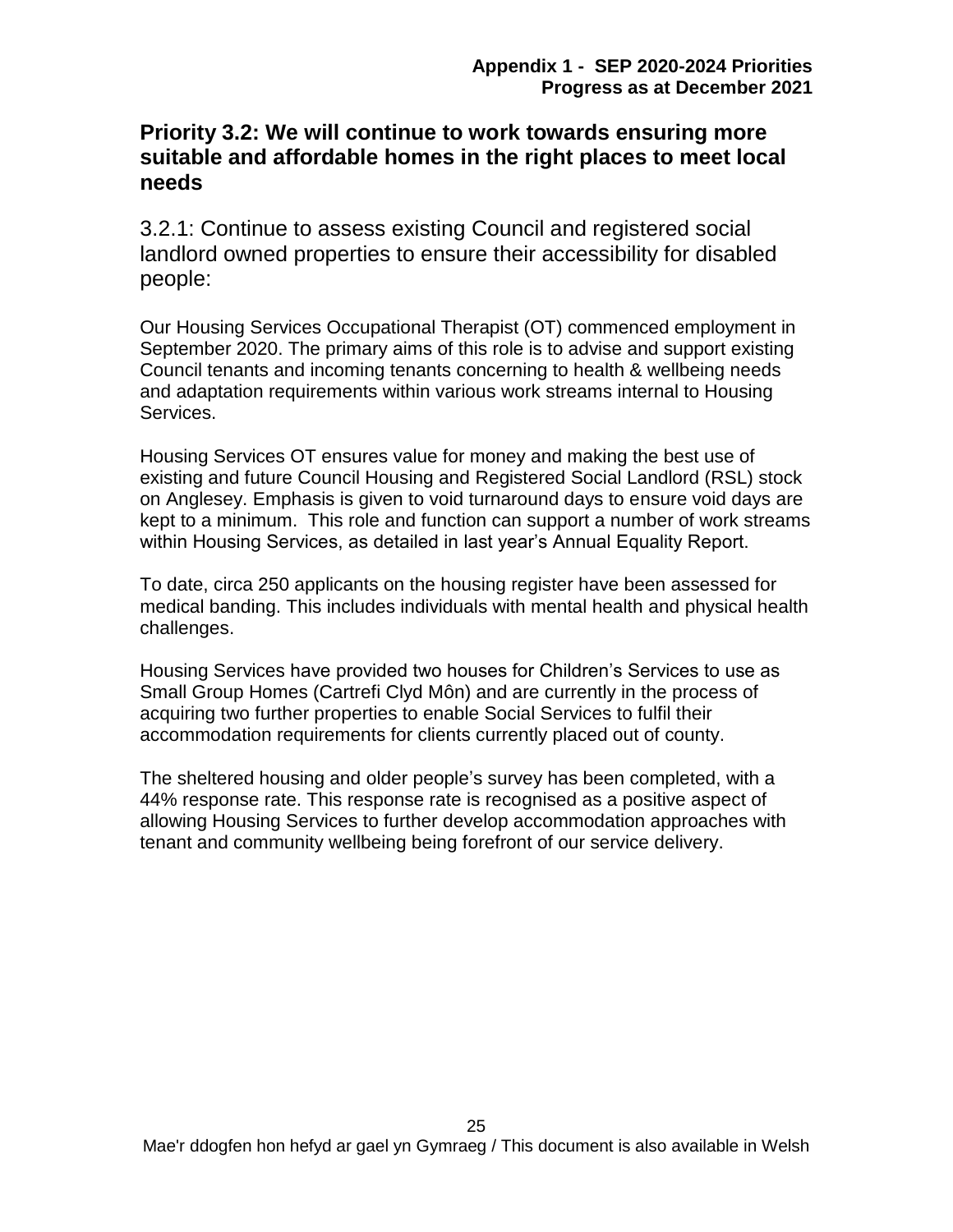3.2.2: Continue to invest in minor and major adaptations for council properties - social housing - through the Housing Revenue Account (HRA), in accordance with the HRA Business Plan and annual HRA budget:

Accommodation for specific groups, for example older people, people with mental health issues is included as a priority in the HRA Business Plan.

Housing Services continue to invest in both minor and major adaptations for Council properties. The service works closely with both Children's and Adults Services to forward plan potential need and demand for adaptations, ensuring we intervene as early as possible for the benefit and wellbeing of our residents with Health and Wellbeing needs.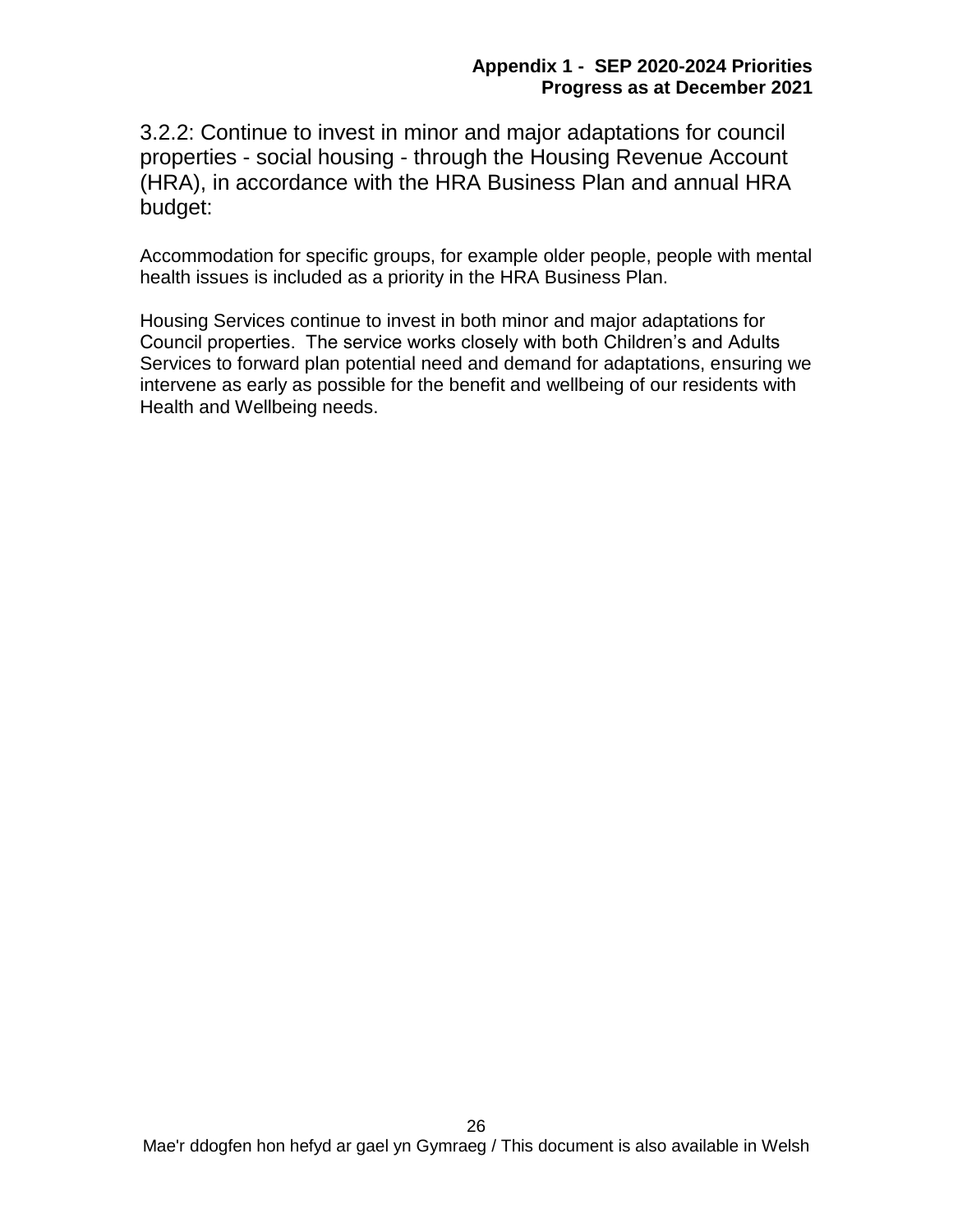3.2.3: Continue to monitor quarterly performance levels on turnaround days for Disabled Facilities Grant applications for continuous improvement:

|             | <b>National Performance</b><br><b>Indicator Results</b>                                           |              |            |        |             |                  |             |                                 |                  |
|-------------|---------------------------------------------------------------------------------------------------|--------------|------------|--------|-------------|------------------|-------------|---------------------------------|------------------|
|             |                                                                                                   |              | Qrt1       |        |             | Qrt <sub>2</sub> |             |                                 |                  |
| <b>Ref</b>  | <b>Indicator</b>                                                                                  | <b>April</b> | <b>May</b> | June   | <b>July</b> | <b>Aug</b>       | <b>Sept</b> | <b>Target</b><br>$2021 -$<br>22 | Perfor-<br>mance |
| PAM/0<br>15 | The average number of<br>calendar days taken to deliver a<br><b>Disabled Facilities Grant</b>     |              |            | 178.54 |             |                  | 177         | 170                             |                  |
|             | The average number of<br>calendar days taken to deliver a<br><b>Disabled Facilities Grant for</b> |              |            |        |             |                  |             |                                 |                  |
| PAM/0<br>15 | A) Children and Young People                                                                      |              |            | 132.25 |             |                  | 132.25      | 300                             |                  |
|             | B) Adults                                                                                         |              |            | 186.91 |             |                  |             | 170                             |                  |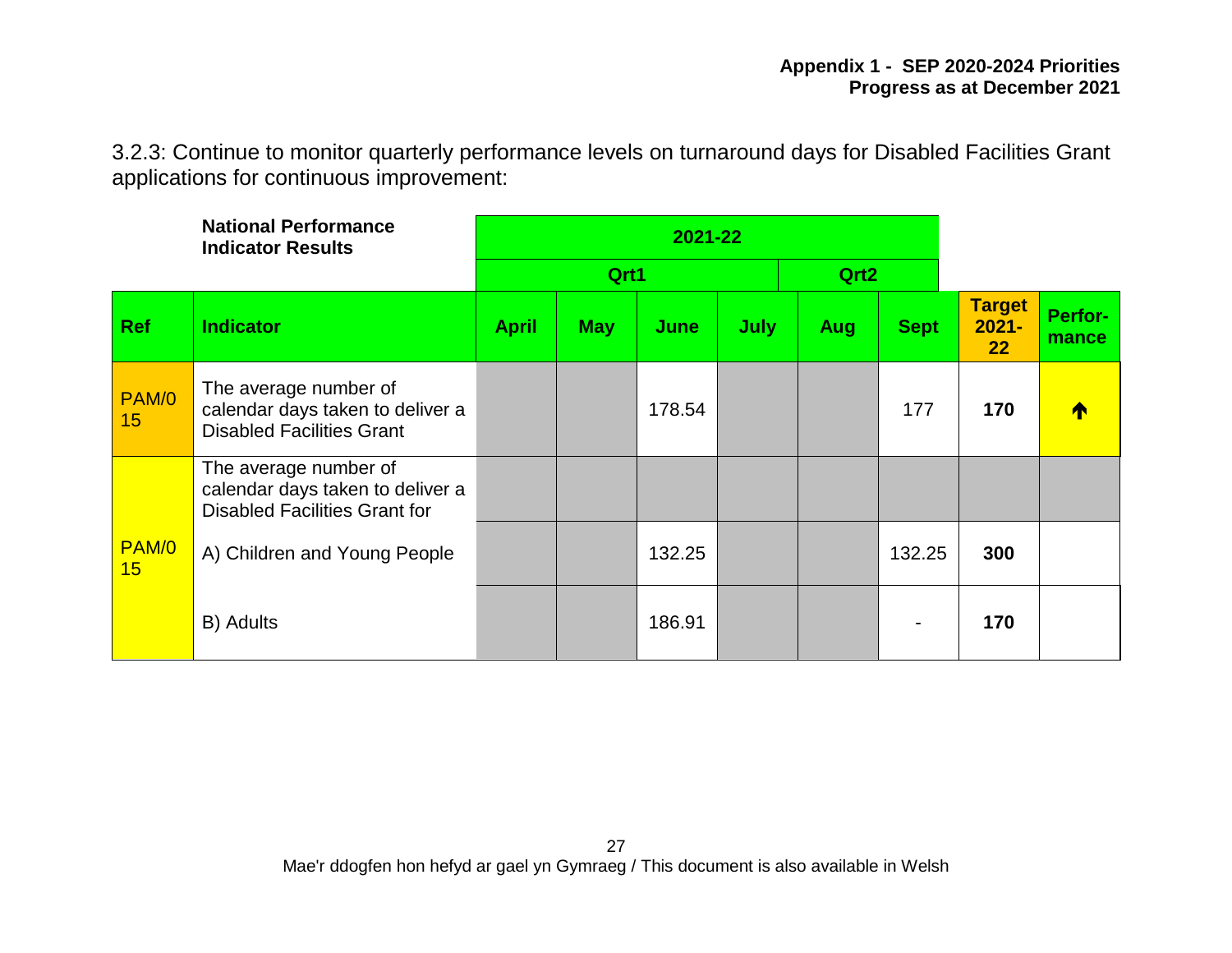# **Objective 4: We will improve health, wellbeing and social care outcomes**

## **Priority 4.1: We will increase the number of people in all sectors of the community, particularly under-represented groups, choosing healthy lifestyles**

4.1.1: Progress actions to achieve the Insport Gold Award by April 2021: Achievements so far include:

- Over 70 Leisure staff completed the DSW on-line Autism course.
- All swimming teachers completed Aquatics Disability Inclusion Training.
- Inclusive sailing club based at Conwy Centre (S.E.A.S.) gained a grant to adapt boats for disability use. The Club was put forward for a Disability Sport Wales Award and gained coverage on the BBC 'Countryfile' programme.
- Summer care centres in the community became a priority due to Covid-19. Leisure staff worked in partnership with Social Services and Youth Services to run six centres for vulnerable children, including some with conditions such as autism, dyslexia and learning difficulties.
- Consultation exercise completed: survey questions distributed to the following groups:
	- Disabled clients on the Ynys Mon Exercise Referral Scheme;
	- Pupils and staff of Canolfan Addysg y Bont;
	- Members of Môn Independents Disability Club;
	- All insport clubs registered on the Ynys Mon database;
	- Shared on Môn Actif social media and hard copies available at leisure centres.

From the survey, aims for Gold Award have been set as follows:

- Improve services for disabled people on Anglesey.
- Give disabled people (and the services that support them) an opportunity to 'have their say'.
- Identify any gaps in disability provision on the island.
- Expand provision of inclusive sport on Anglesey by working with identified national governing bodies to achieve this.

The main actions for 2022 will therefore be to:

- Set up disability sports forum.
- Map current opportunities against location and impairment groups.
- Work with 6 national governing bodies to expand provision on the Island.

28

Mae'r ddogfen hon hefyd ar gael yn Gymraeg / This document is also available in Welsh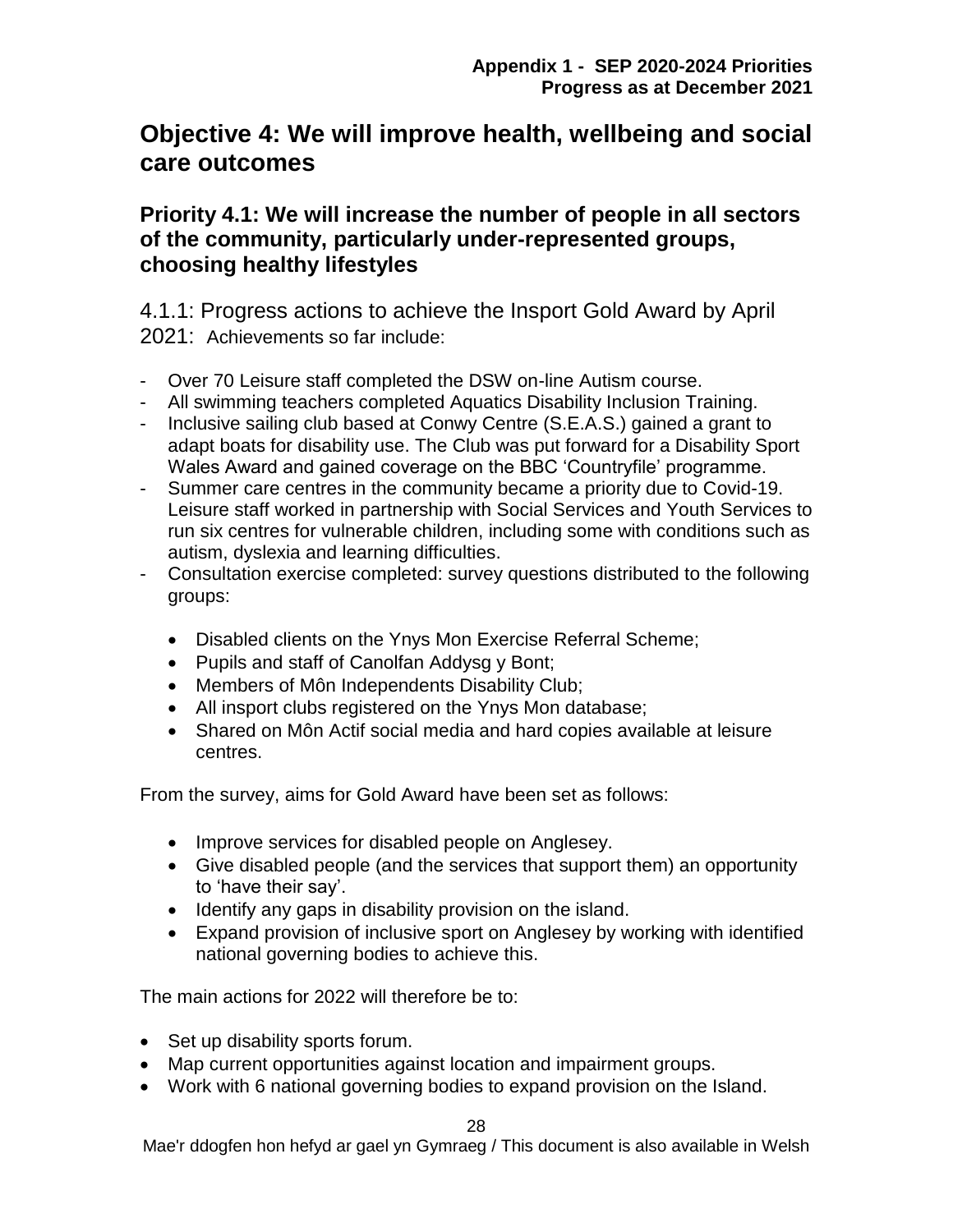## 4.1.2 Continue to offer the Anglesey Referral Scheme, working towards the following national NERS targets:

Percentage of NERS clients who complete the exercise programme (50% and above)

232 people have attended their first session on the Exercise Referral scheme. Of these, 55 have gone on to complete the scheme. This number is growing weekly as more people come to the end of their 16 week programme. Due to Covid-19 the scheme was put on hold for most of the year.

- Percentage of NERS clients whose health had improved on completion of the exercise programme (80% and above)

Of those who completed the scheme, 62% reported an increase in fitness, with 31% staying the same/not decreasing.

Although we have not met the target during Q3, it is positive that the numbers are improving and that we are either above or equal to the national average. More people will complete the scheme in the next quarter as referral rates increased towards the end of Q2.

Also linked to this work, we have managed to gain two extra members of staff in recent months that work specifically with clients with dementia and clients that are overweight.

## **Priority 4.2: We will create the conditions for individuals to improve their health and wellbeing**

4.2.1: Work in partnership with primary care providers in Anglesey as part of a pilot scheme to raise awareness of the annual health check service for people with learning impairments:

The Learning Disability Mortality Review in 2018 study identified that adults with learning disability die on average 20 years younger than the average population. The Welsh Government has set a target of 75% for annual health checks. Anglesey was on 14% and are working with the Health Board to target and improve this uptake. This has been hindered by Covid-19 but will need to be reviewed. Prior to the Covid-19 pandemic work, was undertaken with GPs in Anglesey to identify the barriers to the carrying out of health checks to pilot how to overcome these barriers. Key themes that emerged included: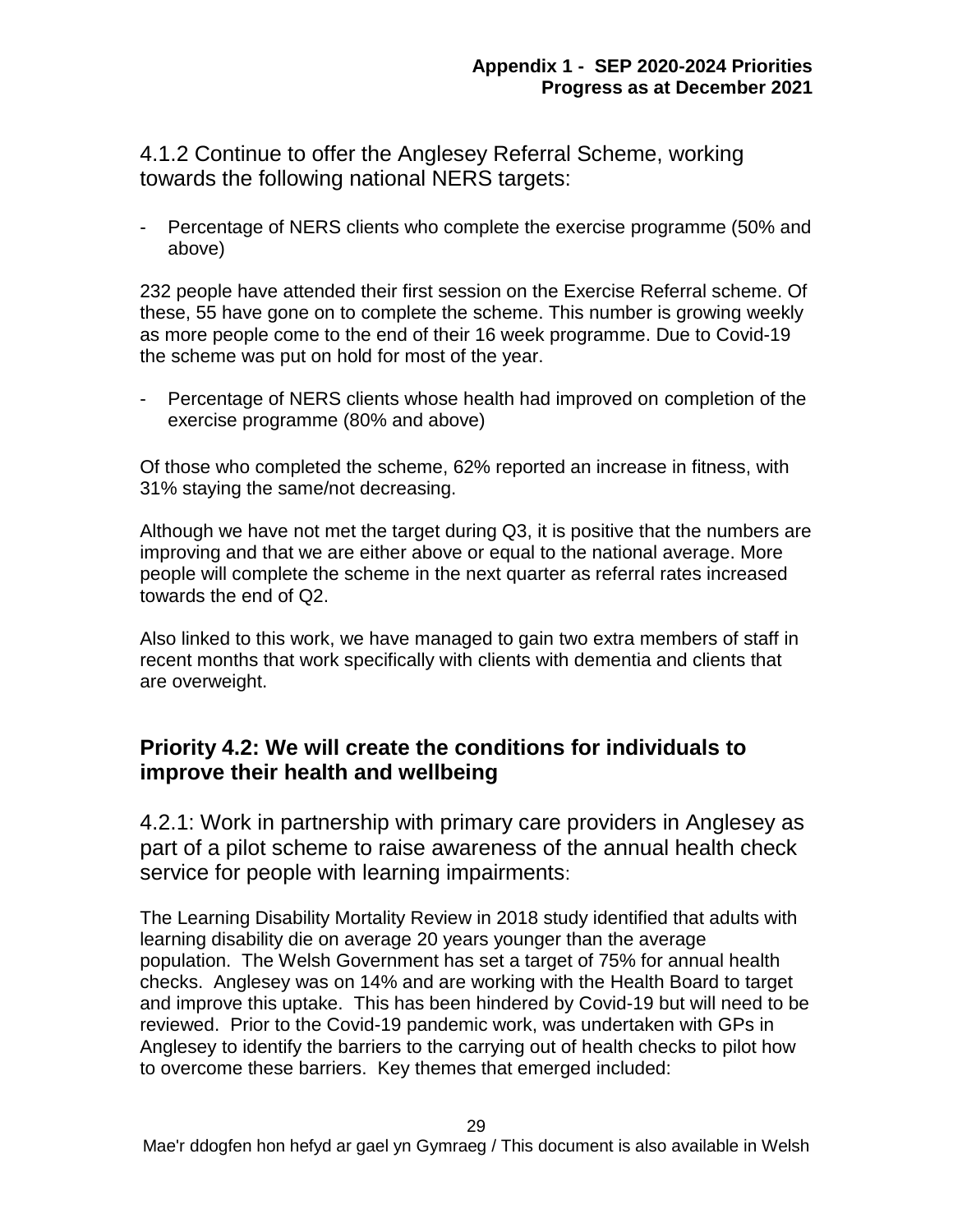- the need to have an accurate and up to date citizen register
- the need for regular contact between the Practice and the Health Liaison Team
- easy access to accessible information about Annual Health Checks, and
- training for practice staff.

Unfortunately, due to the pandemic, there was a need across health services to divert resources to other areas to support the response. As GP practices were not carrying out Annual Health Checks or receiving any training because of their response to the pandemic and were only dealing with urgent cases, Anglesey's pilot was unable to continue. On review, as of 2021, there are now up to date GP registers in all GP surgeries in Anglesey. There are a number of health education films co-produced with Health Liaison, Conway Connect and TAPE, which have been scripted and co-produced with citizens. There are 15 Health Check Champions (peer educators) in North Wales. These are citizens who are taking part in a project to educate other citizens in what to expect when they go for a health check and to encourage them to go for an annual health check. There are a number of dates for any citizen to attend these sessions in 2022. This area of work will be reviewed in 2022 with a view to progressing.

4.2.2: Continue to promote the proactive offer of services through the medium of Welsh:

There is an expectation that services through the medium of Welsh is proactively offered to customers across all areas of Social Services.

Services continue to monitor and ensure that there are Welsh-speaking staff across all areas of the services, in order to be able to provide Welsh-medium services across all areas.

Services continue to encourage staff who are learning Welsh to participate in relevant training in order to develop their language skills.

Raising awareness of More than Just Words, the Welsh Language Standards and the requirements of the Customer Service Charter continues to be a required element of all departmental staff inductions.

All staff on the email system have been sent a written reminder of the importance of answering telephones bilingually and offering the choice to communicate through the medium of Welsh, and respond in accordance with the customer's language preference to any correspondence, in line with the Council's Customer Service Charter.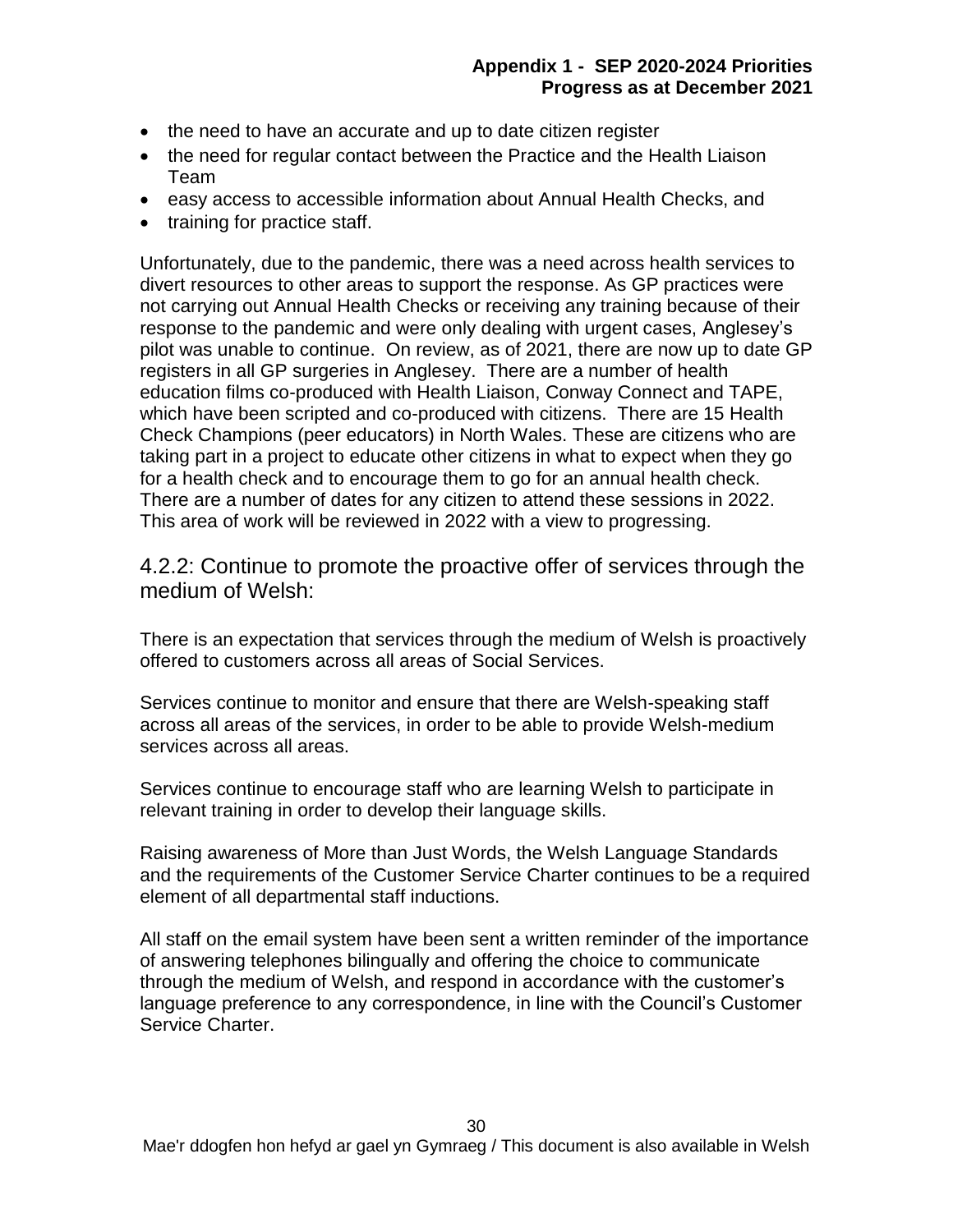Work is being done to develop methods to monitor and record the pro-active offer and language choice of service users by deriving statistics from the electronic case records system.

Social Services have received some compliments during the year regarding the provision of services through the medium of Welsh.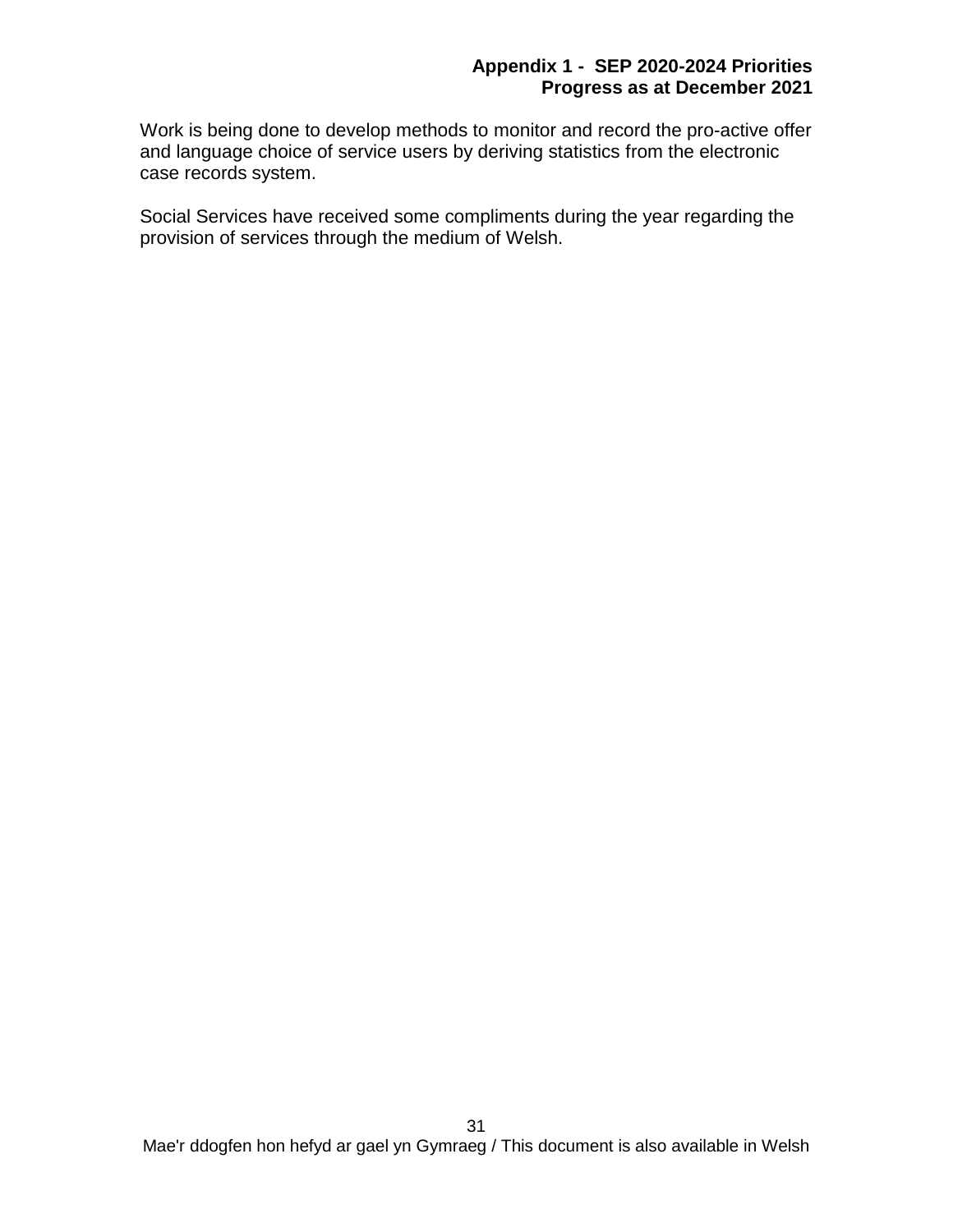# **Objective 5: We will improve personal security and access to justice**

**Priority 5.1: We will increase the reporting of hate crime and harassment, and take steps to reduce incidents of hate crime and harassment, including online abuse and bullying.**

5.1.1: Continue to work with partners across North Wales to highlight the issues of hate crime and promote reporting to North Wales Police or Victim Support during the annual All-Wales Hate Crime Awareness Week (in October):

The Community Cohesion Team prepared a hate crime podcast for broadcast on Community Radio stations across Wales following an All-Wales workshop held during the hate crime awareness week.

The Council continues to work with partners across North Wales, during the annual All-Wales Hate Crime Awareness Week and throughout the year, to raise awareness of hate crime and promote reporting to North Wales Police or Victim Support. See also action 1.2.2, for an outline of what is happening in the island's schools to raise awareness and tackle hate crime.

5.1.2: The multi-agency Hate Crime Working Group to develop and implement a hate crime action plan in order to improve reporting and support individuals who are victims of hate crime (in accordance with the timescales set out in the hate crime action plan):

Hate Crime reporting is an ongoing area of responsibility for our Housing Officers, Community Cohesion team, Victim Support and North Wales Police. We continue to promote methods of reporting these crimes and increase the general understanding on the types and symptoms of hate crime within our communities.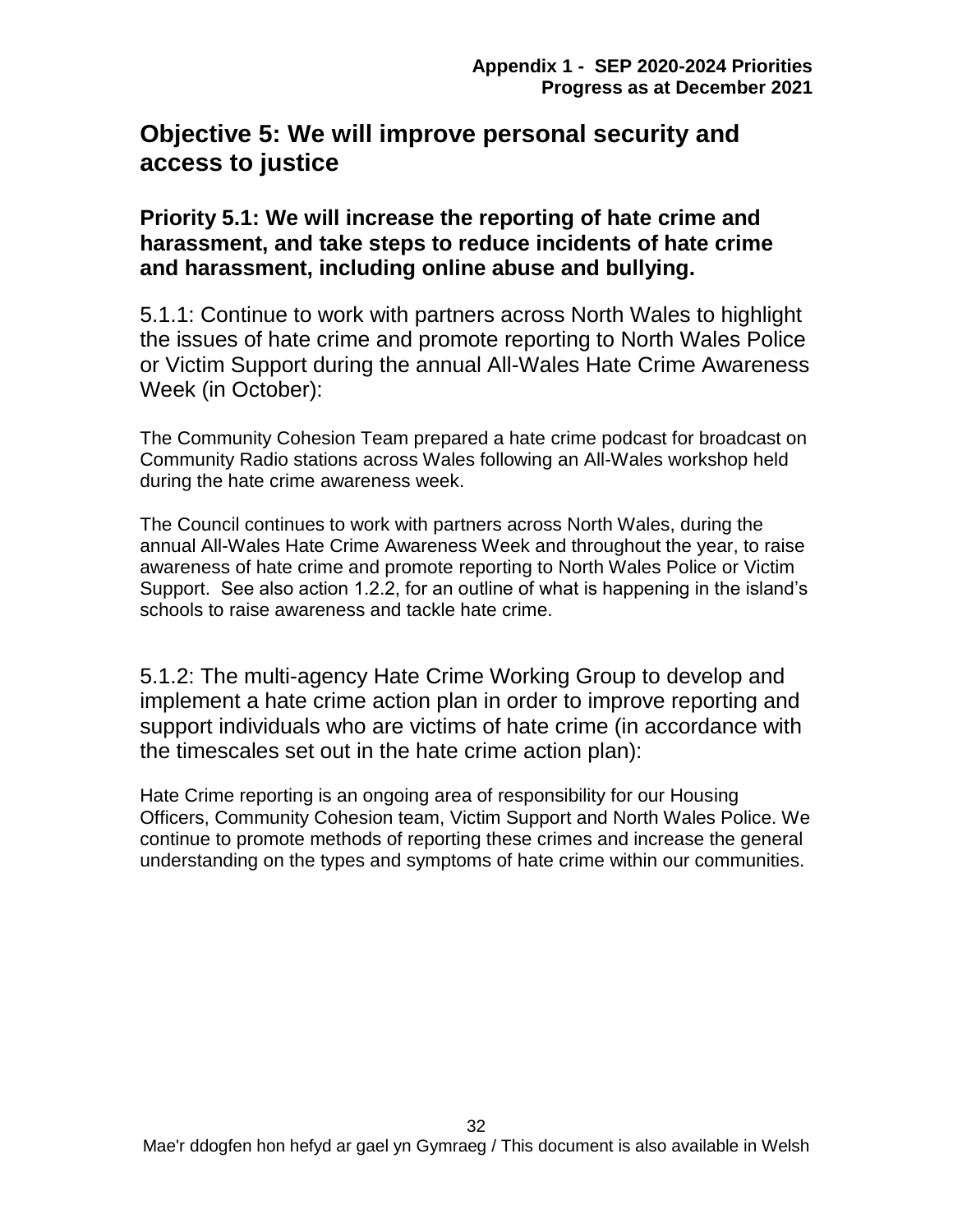## **Priority 5.2: We will ensure that the Council's members and officers are equipped to discharge their safeguarding duties effectively, through safeguarding training at a level commensurate with their roles and responsibilities**

5.2.1: Use the Policy Portal to ensure that all current and new staff (who have current email accounts) have read, understood and accepted the Corporate Safeguarding Policy:

The Corporate Safeguarding Policy is one of nine key policies in the Council's electronic policy management system (Policy Portal) that must be accepted every two years by staff with Council email account. It was first made available for acceptance in December 2018 and compliance is monitored by the Corporate Safeguarding Board.

Re-acceptance is overdue, but the policy will be re-introduced for acceptance once it has been reviewed and updated to incorporate the requirements of the Wales Safeguarding Procedures 2019. In the meantime, the current policy is still available and is automatically assigned within 24 hours to any new staff added to the electronic service groups.

5.2.2: Ensure that staff and members receive information and training regarding relevant aspects of the Corporate Safeguarding Policy, as directed by the Corporate Safeguarding Board:

The rolling programme for safeguarding training continues to provide staff with the essential information required for their role. Staff are invited to attend the relevant training for their role every three years, namely General or Basic Safeguarding. There is also a more specialist and tailored programme for Social Services staff which includes sessions on a regional footprint. A number of elearning modules are also available – Prevent, (88%) VAWDASV (84%), Modern Slavery (89%) – and compliance across the organisation (not including schools) in their completion is good. Ask and act Group 2 training (part of the VAWDASV national training framework) is being rolled out.

We have reviewed the Corporate Safeguarding Training Framework to ensure that we are in line with and are making the best use of the regional and national resources that will be made available to support the implementation of the Wales Safeguarding Procedures 2019.

Social Care Wales have launched a new online safeguarding module primarily aimed at those working in the public and voluntary sectors. This module is now available for all staff to view and complete on Learning Pool.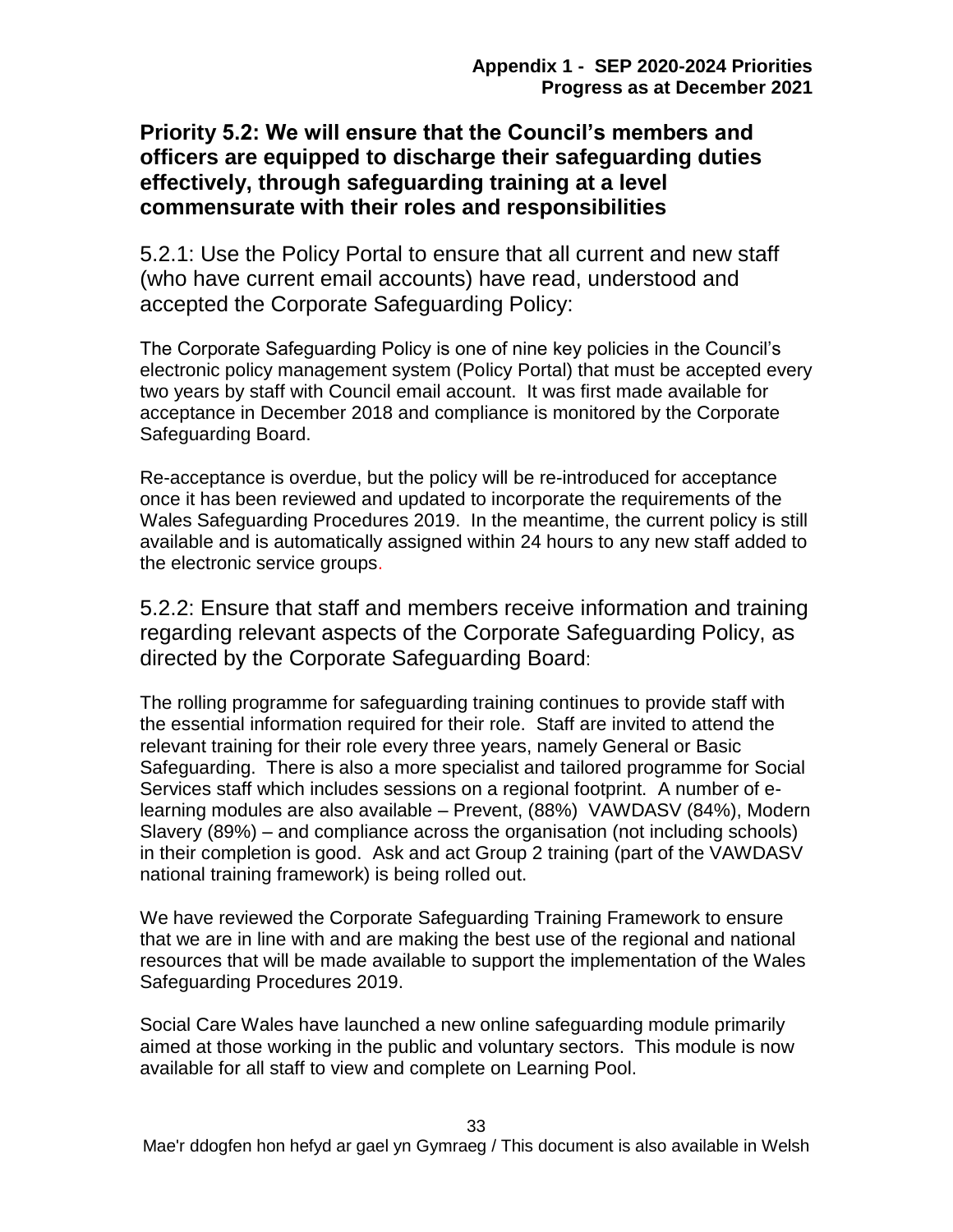#### **Priority 5.3: We will increase awareness in vulnerable communities around fraud**

5.3: Continue to work with partners to raise awareness and provide education to local communities on how to deal with cold callers, doorstep crime, face to face fraud and general consumer disputes:

As a result of re-prioritising the work plan in order to continue to deal with the Covid-19 pandemic, progress has unfortunately been limited again this year. However, the Team has recorded and dealt with 86 complaints / enquiries concerning scams. Also:

- 48 letters and information packs were sent to consumers recognised as "victims" via the National Scams Hub.
- Several 'No Cold Calling' stickers were sent to vulnerable individuals living either inside or outside a No Cold Calling Zone.
- Warnings and messages were posted on social media concerning cold callers and rogue traders.
- Work was carried out with partner agencies (Social Services and Police) to identify needs of potential victims of scams.

The Consumer Advice Team within Trading Standards received approximately 800 complaints, enquiries and requests for advice from our partners at the Citizens Advice Consumer Service, which led to further investigations and interventions for consumers in disputes.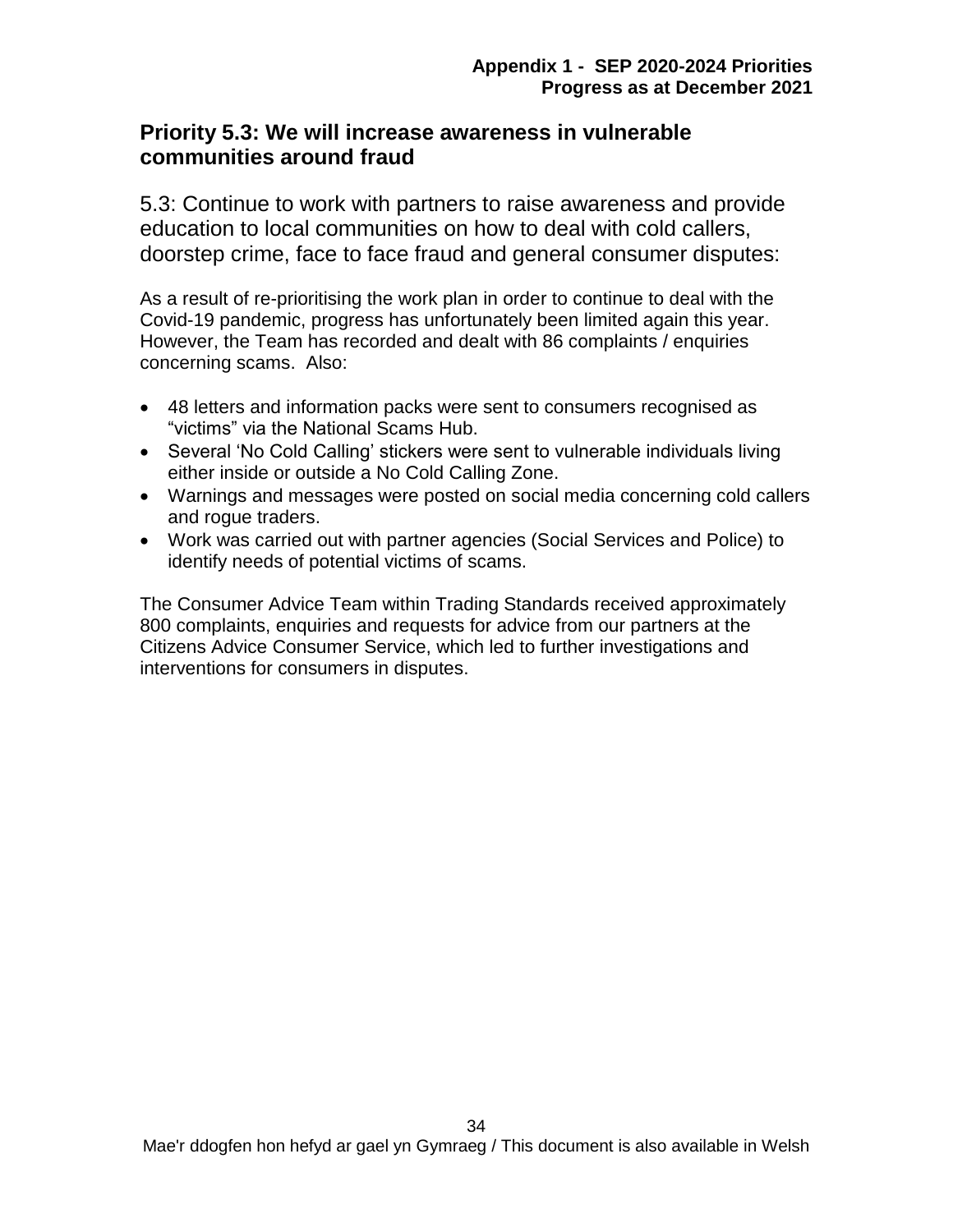# **Objective 6: We will increase access to participation to improve diversity of decision making**

## **Priority 6.1: Decision-making bodies become more representative of the communities they serve**

6.1.1: Take all necessary steps locally to support the national campaign to widen participation in the 2022 local elections:

This Council, along with all councils in Wales, has adopted a declaration to increase diversity amongst candidates standing to be elected councillors.

Information about the role of councillors will be shared widely over the coming months to attract individuals from under-represented groups to stand for election. Information will be available on the Council's website and virtual sessions for prospective candidates will be held in the new year.

6.1.2: Make use of positive action as part of the process of recruiting co-opted members:

Four of the Council's committees include co-opted members, who are recruited for fixed terms to represent a specific area of interest or issue of consideration.

The Local Government and Elections (Wales) Act 2021 requires that a third of Governance and Audit Committee membership must be lay members. For Anglesey, this means that the number of lay members required on the Committee will increase from two to four.

The Council participated in a Welsh Local Government Association (WLGA) Task and Finish Group to develop an application form and advert for the recruitment of lay members, as well as a national programme of promotion. The advert went live on 10 October 2021 on the WLGA's website, which directed potential applicants to the Council's dedicated web page. The vacancies were widely advertised, including media outlets that younger people were likely to access, such as Facebook and LinkedIn, in accordance with the Council's duty to attract under-represented groups.

The outcome of the recruitment process will be outlined in our next annual equality report.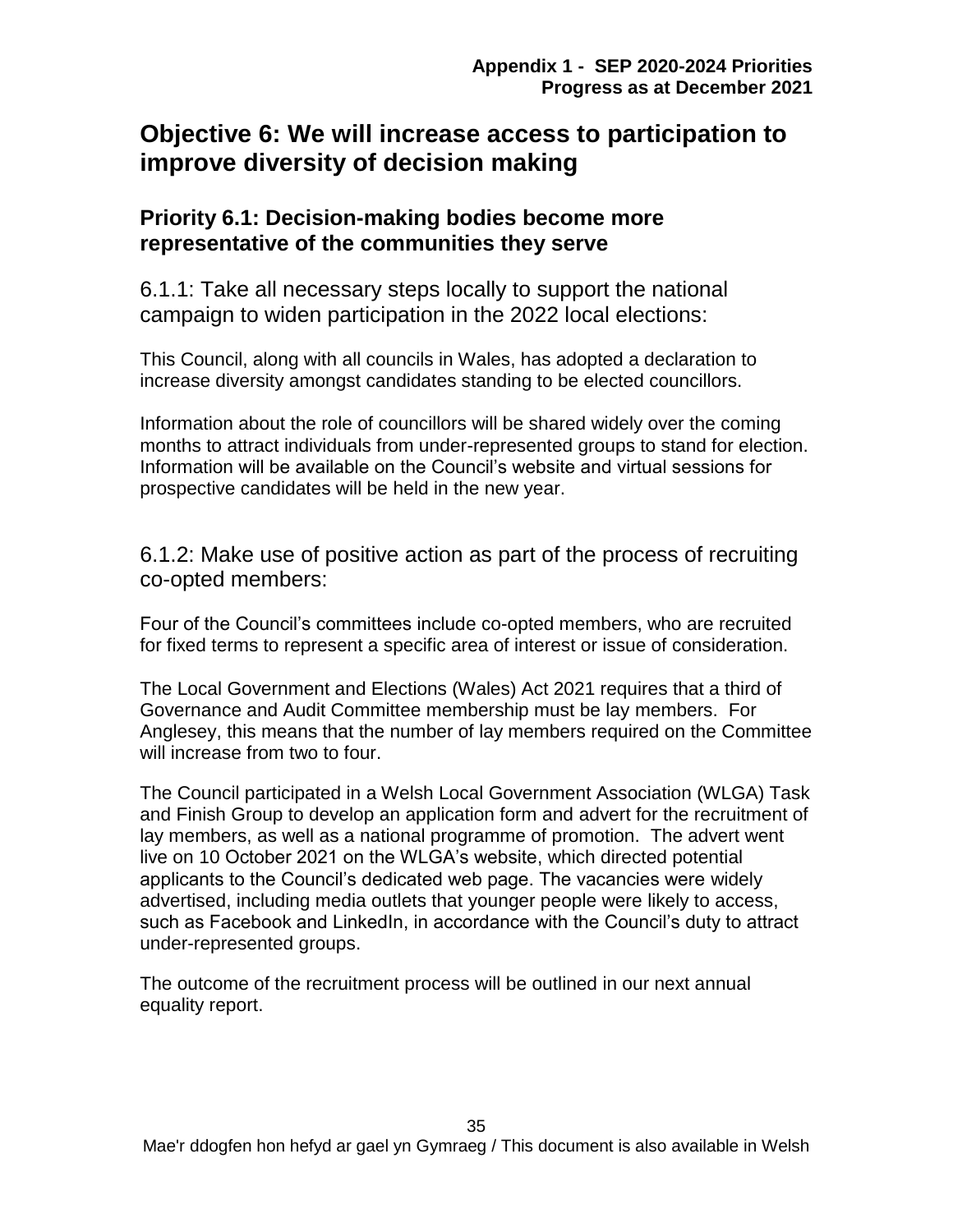## **Priority 6.2: Consultation and engagement is improved through strengthening links between the public sector and local and national groups representing people from all protected groups**

6.2.1: Work in partnership with the third sector to raise awareness of relevant engagement and consultation opportunities amongst representatives of all protected characteristics:

6.2.2: The Joint Engagement and Consultation Board to adopt an Engagement and Consultation Checklist and ensure that they are used effectively by services:

Due to the impact of the Covid-19 pandemic, the joint engagement and consultation board remained static until December 2021 when it was reestablished under the direction and leadership of the Deputy Chief Executive. The said checklist continued to be used amongst Council services dependent on topic.

The engagement and consultation activity has obviously been restricted to electronic means since Covid-19 began but there is scope to anticipate that local engagement work will be refreshed and delivered in an updated manner taking into account the benefits of digital and the necessities of face to face discussions in a hybrid manner. It is envisaged that this will develop as 2022 progresses under the direction of the re-established joint engagement and consultation board.

6.2.3: Continue to work on engagement with our regional partners (as members of NWPSEN) by making the most of resources available to us:

NWPSEN has been working together since 2010 when the Equality Act came into force and a number of regional engagement activities have taken place to inform our Strategic Equality Plans since then.

NWPSEN members have continued to meet regularly online during 2021 to share information and good practice.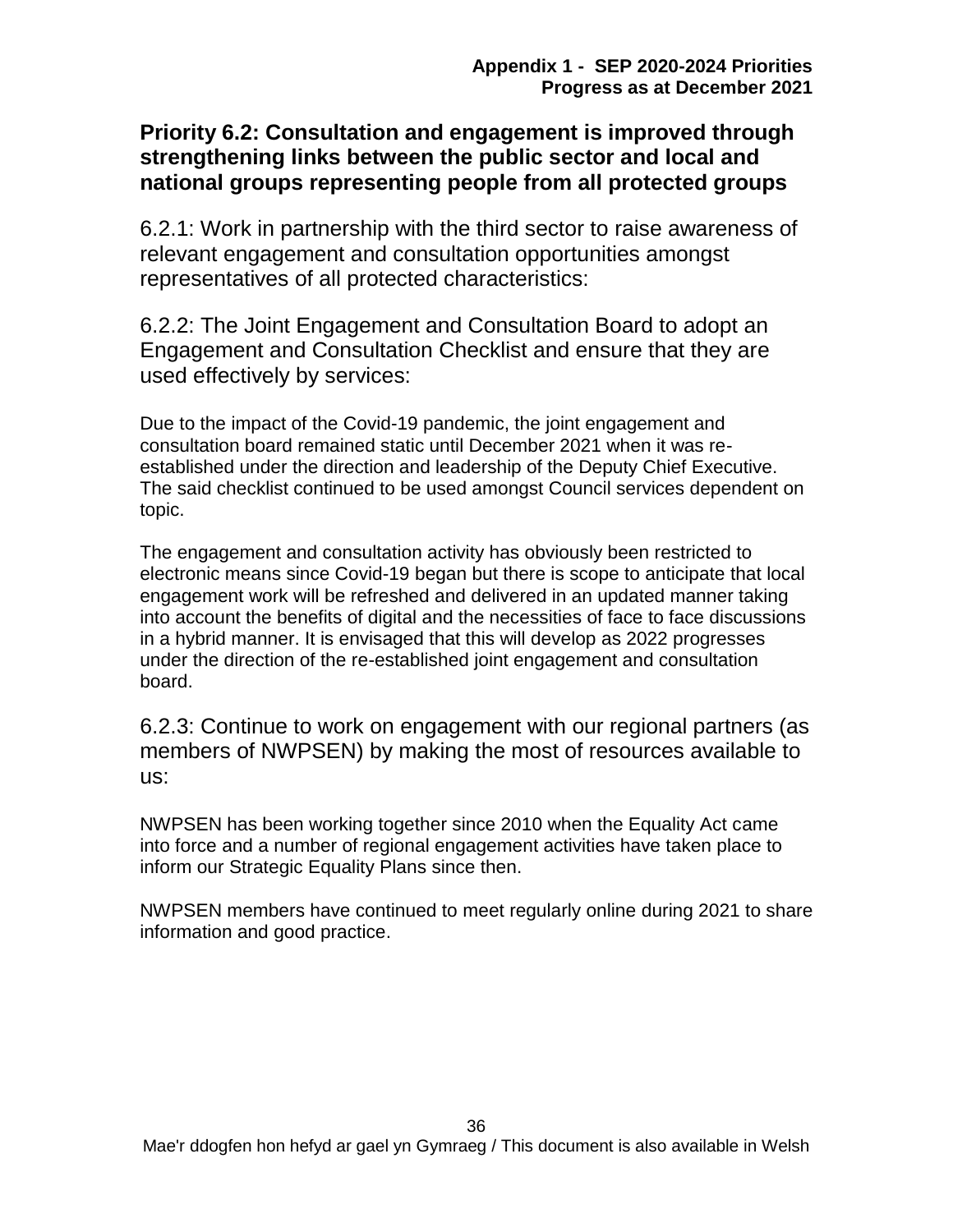# **Objective 7: We will develop our knowledge and understanding of the socio-economic duty to identify the key areas of impact to be addressed under each objective**

7.1: Develop our knowledge and understanding of the socioeconomic duty and ensure that the duty becomes an integral part of our day-to-day business:

Virtual sessions were held in April 2021, to share information on the Socio-Economic Duty with relevant officers. The Council also used its electronic policy management system (Policy Portal) to ensure that managers and relevant staff had read, understood and accepted a briefing a briefing paper on the requirements of the Socio-Economic Duty. A compliance rate of 93% was reported to the Governance and Audit Committee on 21 September 2021 and all officers within the group as at November 2021 had completed this task. (89 officers).

7.2: Reviewing corporate guidance and templates to ensure that due regard is given to the need to reduce socio-economic disadvantage;

Revised templates for Executive and Scrutiny Committee reports were introduced in April 2021 and now include specific sections to record any implications related to equality, Welsh language and the Socio-Economic Duty. Corporate guidance and templates for carrying out impact assessments were also revised accordingly and have been available on the Council's intranet since April 2021.

7.3: Use our Annual Equality Reports to report on developments and demonstrate how we are complying with the socio-economic duty:

See above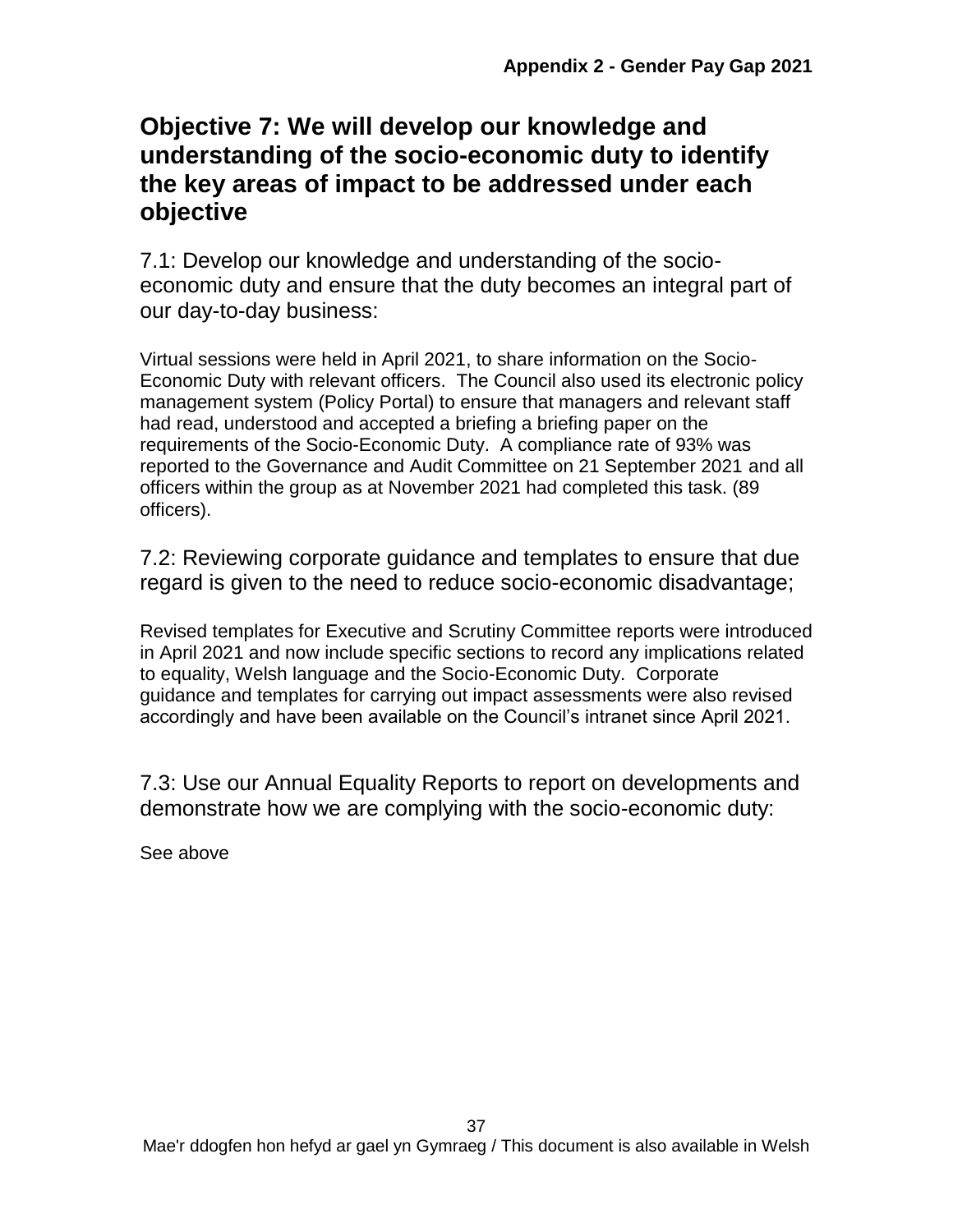# **Objective 8: We will improve the Council's procedures to ensure fairness for all**

## **Priority 8.1: A staff training programme is in place to ensure the right staff have the right skills to deliver equality improvement**

8.1.1: Continue to raise awareness of equality and diversity amongst Council staff during corporate induction sessions and by requiring staff who have Council email accounts to read, understand and accept the Equality and Diversity Policy:

The Equality and Diversity Policy is one of nine key policies in the Council's electronic policy management system (Policy Portal) that must be accepted every two years by staff with Council email accounts. The policy has been available for acceptance since July 2019 and is automatically assigned within 24 hours to any new staff added to service groups. It was re-introduced for acceptance in August 2021 and the overall compliance rate as at the end of November 2021 was 94%.

8.1.2: Continue to promote equality and diversity training for all staff and respond appropriately where specific needs have been identified:

Equality and Diversity training remains a key component of the corporate training programme. Due to the pandemic, training has mainly been delivered through elearning this year. Staff can access equality training through the Equality in the Workplace e-learning module available on Learning Pool which can be accessed by any device at work or at home. Plans are in place for virtual sessions facilitated by a trainer to be held on relevant topics such as Unconscious Bias and Equality Impact Assessments.

The Annual Appraisal Process provides structure to collating staff training needs and relevant training is provided annually in response to this and other corporate priorities or legislative requirements.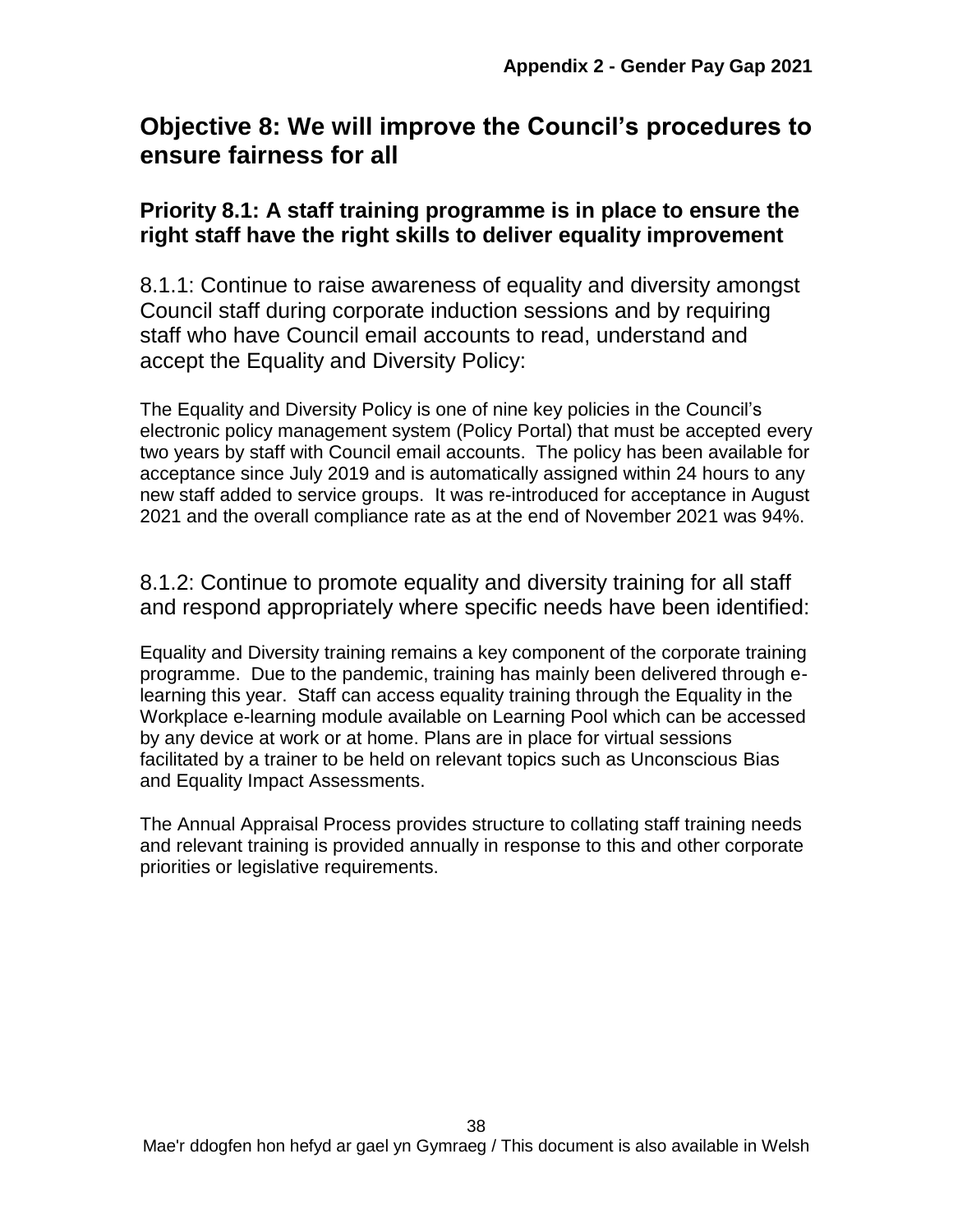## **Priority 8.2: An effective corporate process is established to ensure the ongoing assessment of impact across services**

8.2.1: Continue to provide support and development opportunities for members and officers to ensure that they have sufficient information about their duties towards people with protected equality characteristics:

In addition to the equality and diversity training, there is an opportunity for relevant staff and Elected Members to attend equality impact assessment training. The session provides further information regarding the Public Sector Equality Duty and its relation to the need to assess for impact on equality.

The Member Development Strategy states that the Council will provide Elected Members with flexible and responsive training and development that is based on individual and organisational need. Both equality and diversity and assessing for impact on equality remain a key part of the training provision provided to Elected Members.

8.2.2: Review the following templates to strengthen the link with the Wellbeing of Future Generations Act and the socio-economic duty:

- Scrutiny reporting templates
- Corporate EIA template and guidance.

Please see Objective 7.

8.2.3: To support decision-making in the context of the Wellbeing of Future Generations Act:

- Review the Questioning Strategy for scrutiny members
- Develop a set of stock questions for scrutiny members, based on the Future Generations Framework for Scrutiny produced by the Future Generations Commissioner for Wales

The questioning strategy for scrutiny members was reviewed during 2020 as part of a review of our local scrutiny development programme and captured in the Annual Scrutiny Report 2019/2020.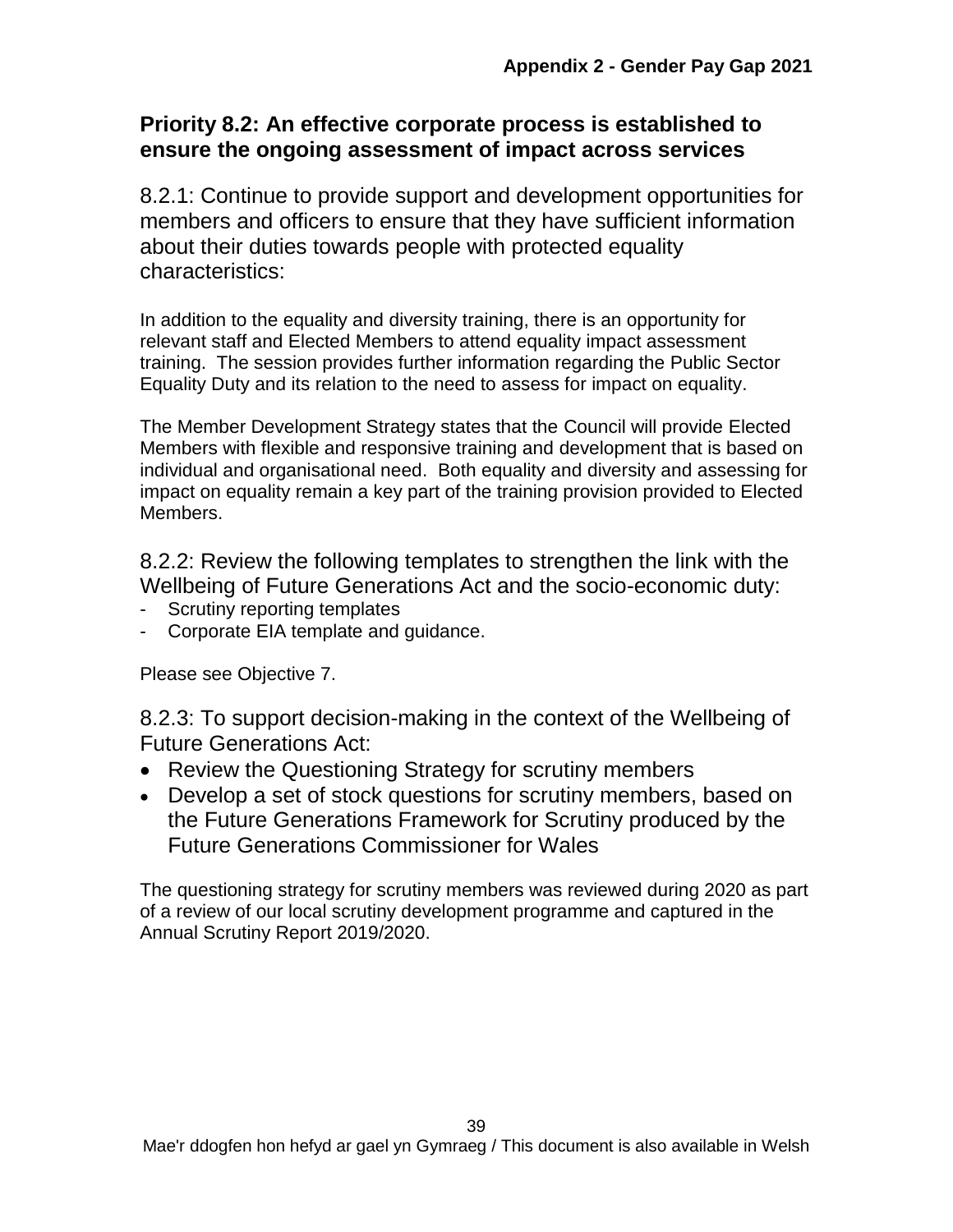## **Isle of Anglesey County Council Gender Pay Gap 2021**

The Isle of Anglesey County Council (IOACC) is required by law to publish an annual gender pay gap report. This is its report for the snapshot date of 31<sup>st</sup> March 2021 and includes statistics for all Council employees apart from those employed in schools. The results are as follows:

- The mean gender pay gap for Isle of Anglesey County Council is 11.24%.
- The median gender pay gap for Isle of Anglesey County Council is 14.65%.

As IOACC does not pay bonuses to its employees any gender bonus gap indicators are not applicable.

#### **What are the underlying causes of Isle of Anglesey County Council's gender pay gap?**

Isle of Anglesey County Council supports the principle of equal pay for equal work of equal value and recognises that there should be a pay and grading structure which is free from bias and based on objective criteria. It has a clear policy of paying employees equally for the same or equivalent work, regardless of their sex. All job roles are evaluated as necessary to ensure a fair structure. IOACC is confident that its gender pay gap does not stem from paying men and women differently for the same or equivalent work and is pleased to report that its mean gender pay gap, at 11.24% is below the national average of 14.9% (ONS ASHE Provisional figures 2021).

IOACCs gender pay gap is the result of the roles in which men and women work within the organisation and the salaries that these roles attract. Across the UK economy as a whole, men are more likely than women to be in senior roles while women are more likely than men to be in front-line roles at the lower end of the organisation. A higher percentage of part-time workers are women and women are still more likely to have unpaid caring responsibilities than men. Men continue to dominate some types of highly paid jobs while more women continue to be employed in occupations such as caring and cleaning, roles which do not score high within job evaluation schemes thus are afforded lower grades of pay. Women are also more likely than men to have had breaks from work that may have affected their career progression.

This pattern from the UK economy as a whole is reflected in the make-up of IOACC's workforce, where the majority of its employees are female and a large proportion of these work part-time hours in jobs which are afforded a lower level of pay, such as front-line social care, cleaning, etc.

Mae'r ddogfen hon hefyd ar gael yn Gymraeg / This document is also available in Welsh